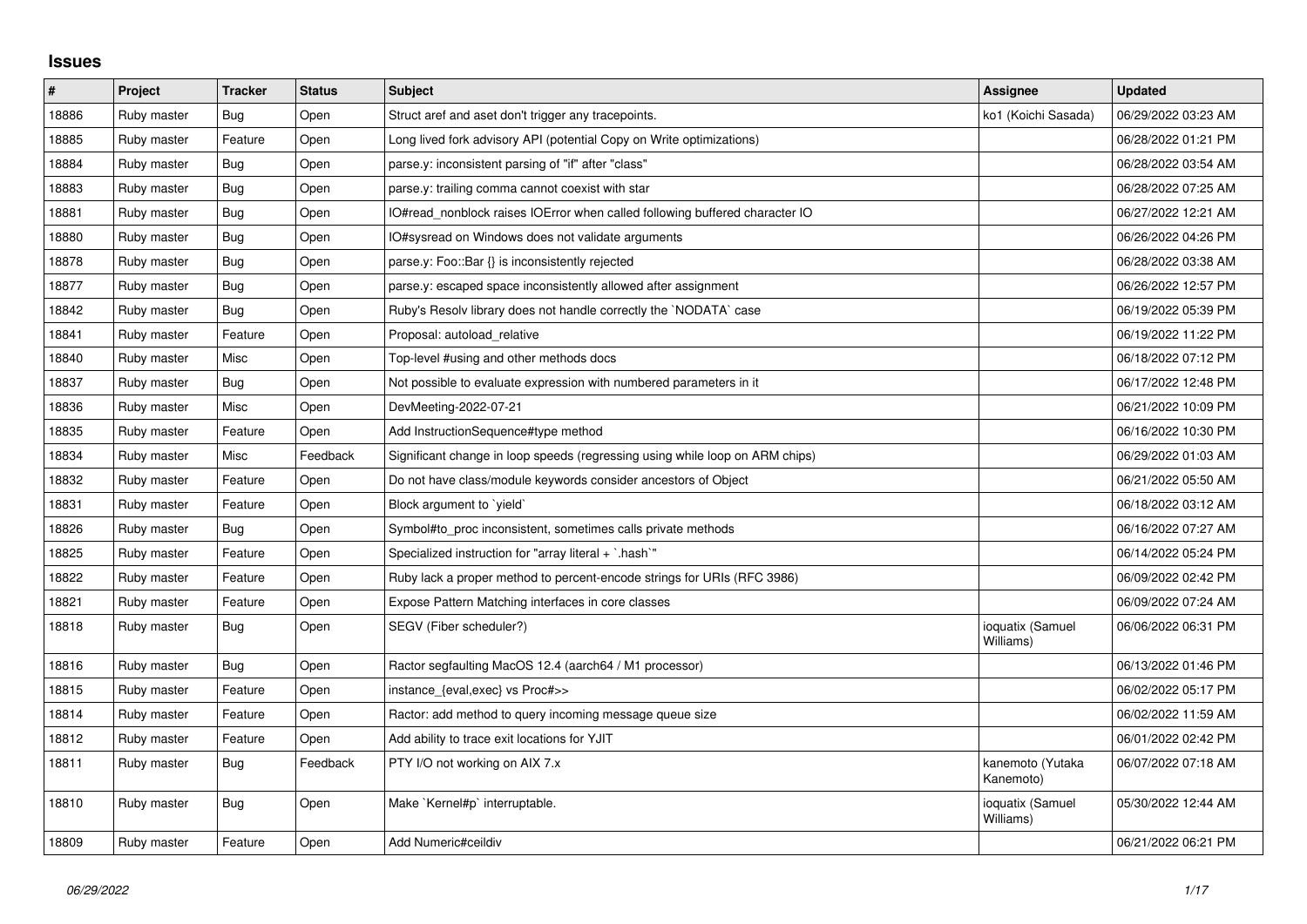| $\sharp$ | Project     | <b>Tracker</b> | <b>Status</b> | <b>Subject</b>                                                                                                         | <b>Assignee</b>              | <b>Updated</b>      |
|----------|-------------|----------------|---------------|------------------------------------------------------------------------------------------------------------------------|------------------------------|---------------------|
| 18808    | Ruby master | <b>Bug</b>     | Assigned      | Cannot compile ruby 3.1.2 on powerpc64le-linux without disabling the jit features                                      | k0kubun (Takashi<br>Kokubun) | 06/20/2022 10:40 AM |
| 18805    | Ruby master | <b>Bug</b>     | Open          | IO::Buffer is inconsistent when returning a string from an empty buffer                                                |                              | 05/25/2022 12:45 PM |
| 18804    | Ruby master | <b>Bug</b>     | Open          | Invalid line number for putnil instruction                                                                             |                              | 05/25/2022 09:22 AM |
| 18799    | Ruby master | <b>Bug</b>     | Open          | Refinement#import_methods vs attr_reader                                                                               |                              | 05/25/2022 06:50 AM |
| 18798    | Ruby master | Feature        | Open          | 'UnboundMethod#==' with inherited classes                                                                              |                              | 05/25/2022 12:32 AM |
| 18797    | Ruby master | Bug            | Open          | Third argument to Regexp.new is a bit broken                                                                           |                              | 05/23/2022 10:11 AM |
| 18796    | Ruby master | <b>Bug</b>     | Open          | GC compaction gets stuck on Mac OS when a debugger is attached                                                         |                              | 06/08/2022 08:25 AM |
| 18795    | Ruby master | Bug            | Open          | Verbose GC debug output with -DRGENGC_DEBUG=5 causes a crash                                                           |                              | 06/08/2022 08:24 AM |
| 18794    | Ruby master | <b>Bug</b>     | Open          | Windows ucrt - intermittent SEGV TestObjSpace#test_reachable_objects_during_iteration                                  |                              | 05/20/2022 05:19 PM |
| 18790    | Ruby master | Bug            | Assigned      | cannot load such file -- digest (LoadError)                                                                            | hsbt (Hiroshi<br>SHIBATA)    | 06/06/2022 12:41 AM |
| 18789    | Ruby master | <b>Bug</b>     | Open          | make test-bundled-gems failed after make install                                                                       |                              | 05/18/2022 01:01 AM |
| 18785    | Ruby master | Bug            | Feedback      | RbConfig::MAKEFILE_CONFIG["warnflags"] contains "-Wno-cast-function-type" which is not compatible<br>with clang 13.0.0 |                              | 05/25/2022 06:39 PM |
| 18784    | Ruby master | <b>Bug</b>     | Open          | FileUtils.rm_f` and `FileUtils.rm_rf` should not mask exceptions                                                       |                              | 05/16/2022 09:04 AM |
| 18783    | Ruby master | <b>Bug</b>     | Open          | OptionParser should recognize "-" as an optional argument                                                              |                              | 05/19/2022 12:15 AM |
| 18782    | Ruby master | <b>Bug</b>     | Open          | Race conditions in autoload when loading the same feature with multiple threads.                                       |                              | 05/18/2022 09:22 PM |
| 18780    | Ruby master | Bug            | Open          | Incorrect binding receiver for C API rb_eval_string()                                                                  |                              | 06/15/2022 12:14 AM |
| 18776    | Ruby master | Feature        | Open          | <b>Object Shapes</b>                                                                                                   |                              | 05/13/2022 01:11 AM |
| 18774    | Ruby master | Feature        | Open          | Add Queue#pop(timeout:)                                                                                                |                              | 05/20/2022 12:27 AM |
| 18773    | Ruby master | Feature        | Assigned      | deconstruct to receive a range                                                                                         | ktsj (Kazuki<br>Tsujimoto)   | 06/24/2022 07:21 AM |
| 18770    | Ruby master | <b>Bug</b>     | Open          | Inconsistent behavior of IO/StringIO's each methods when called with nil as a separator, limit and chomp:<br>true      |                              | 06/06/2022 05:38 PM |
| 18768    | Ruby master | Bug            | Open          | Inconsistent behavior of IO, StringIO and String each_line methods when return paragraph and chomp:<br>true passed     |                              | 06/10/2022 03:46 PM |
| 18767    | Ruby master | Bug            | Open          | IO.foreach hangs up when passes limit=0                                                                                |                              | 06/18/2022 02:56 AM |
| 18764    | Ruby master | <b>Bug</b>     | Open          | Build Error when Using msys2-mingw64 and Ruby 3.2                                                                      |                              | 05/10/2022 06:48 AM |
| 18763    | Ruby master | Bug            | Open          | The configure option "--with-openssl-dir" has lower precedence than pkg-config                                         |                              | 05/11/2022 11:39 AM |
| 18762    | Ruby master | Feature        | Open          | Add an Array#undigits that compliments Integer#digits                                                                  |                              | 05/03/2022 08:08 PM |
| 18761    | Ruby master | Misc           | Open          | provide an example wasm project                                                                                        | katei (Yuta Saito)           | 05/23/2022 11:01 AM |
| 18760    | Ruby master | <b>Bug</b>     | Open          | Ractors vs "skynet" microbenchmark                                                                                     |                              | 05/02/2022 11:36 PM |
| 18759    | Ruby master | <b>Bug</b>     | Open          | snapshot-ruby_2_7: test failure on macos-12                                                                            |                              | 04/28/2022 12:18 AM |
| 18758    | Ruby master | <b>Bug</b>     | Open          | Ruby fails to build on M1 Mac when x86 Homebrew is installed                                                           |                              | 04/28/2022 03:19 PM |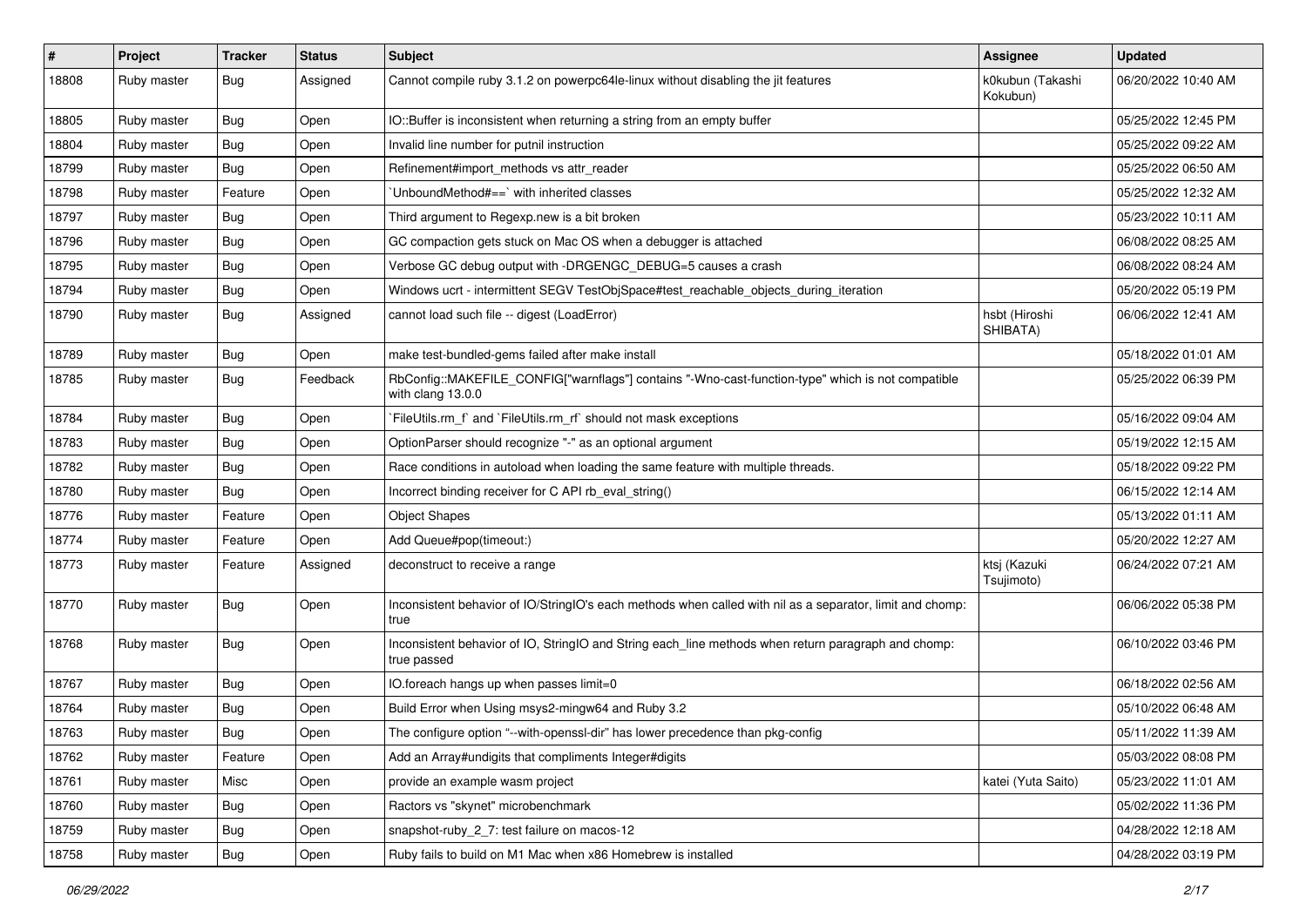| $\vert$ # | Project     | <b>Tracker</b> | <b>Status</b> | <b>Subject</b>                                                                                       | <b>Assignee</b>               | <b>Updated</b>      |
|-----------|-------------|----------------|---------------|------------------------------------------------------------------------------------------------------|-------------------------------|---------------------|
| 18757     | Ruby master | Feature        | Open          | Introduce %R percent literal for anchored regular expression patterns                                |                               | 04/27/2022 05:30 PM |
| 18751     | Ruby master | <b>Bug</b>     | Open          | Regression on master for Method#== when comparing public with private method                         |                               | 05/18/2022 01:27 AM |
| 18750     | Ruby master | <b>Bug</b>     | Feedback      | Segmentation fault on SIGINT when waiting in TracePoint handler                                      |                               | 04/29/2022 10:47 AM |
| 18743     | Ruby master | <b>Bug</b>     | Open          | Enumerator#next / peek re-use each others stacktraces                                                |                               | 04/19/2022 02:42 PM |
| 18740     | Ruby master | <b>Bug</b>     | Open          | Use of rightward assignment changes line number needed for line-targeted TracePoint                  |                               | 04/27/2022 09:56 AM |
| 18738     | Ruby master | <b>Bug</b>     | Open          | IRB can't recognize heredoc after words                                                              |                               | 04/18/2022 12:00 AM |
| 18737     | Ruby master | <b>Bug</b>     | Open          | Windows 'require' is case independent                                                                |                               | 04/22/2022 06:18 PM |
| 18736     | Ruby master | Feature        | Open          | self-p for method chain                                                                              |                               | 04/15/2022 11:09 AM |
| 18733     | Ruby master | <b>Bug</b>     | Open          | Ruby GC problems cause performance issue with Ractor                                                 |                               | 04/15/2022 09:13 AM |
| 18731     | Ruby master | Bug            | Open          | Parallel test-all sometimes does not run at all some tests                                           |                               | 04/23/2022 12:58 PM |
| 18727     | Ruby master | Bug            | Assigned      | Make failed on x86_64-cygwin (LoadError)                                                             | peterzhu2118 (Peter<br>Zhu)   | 04/16/2022 05:15 AM |
| 18726     | Ruby master | Misc           | Open          | CI Error on c99 and c2x                                                                              | shyouhei (Shyouhei<br>Urabe)  | 04/19/2022 09:05 AM |
| 18725     | Ruby master | Misc           | Open          | IO#write and IO#wait_writable block for write pipe if read pipe is closed in other thread on OpenBSD |                               | 04/13/2022 11:20 PM |
| 18691     | Ruby master | Misc           | Feedback      | An option to run `make rbconfig.rb` in a different directory                                         |                               | 06/16/2022 04:59 PM |
| 18690     | Ruby master | Feature        | Open          | Allow `Kernel#then` to take arguments                                                                |                               | 05/10/2022 06:16 PM |
| 18686     | Ruby master | Bug            | Open          | Regexp supporting unexpected age properties in Ruby < 3.2                                            |                               | 04/08/2022 06:52 PM |
| 18685     | Ruby master | Feature        | Open          | Enumerator.product: Cartesian product of enumerables                                                 |                               | 04/26/2022 07:02 AM |
| 18683     | Ruby master | Feature        | Open          | Allow to create hashes with a specific capacity.                                                     |                               | 04/22/2022 02:34 PM |
| 18678     | Ruby master | <b>Bug</b>     | Open          | Crash on Mac - vm_call0_cfunc_with_frame                                                             |                               | 05/26/2022 05:40 PM |
| 18677     | Ruby master | <b>Bug</b>     | Assigned      | BigDecimal#power (**) returns FloatDomainError when passing an infinite parameter                    | mrkn (Kenta Murata)           | 04/20/2022 02:04 AM |
| 18675     | Ruby master | Feature        | Open          | Add new exception class for resolv timeouts                                                          |                               | 04/01/2022 11:22 PM |
| 18674     | Ruby master | <b>Bug</b>     | Open          | Build failure `make up` with WSL2                                                                    |                               | 04/01/2022 08:51 AM |
| 18668     | Ruby master | Feature        | Open          | Merge `io-nonblock` gems into core                                                                   |                               | 04/21/2022 10:02 AM |
| 18666     | Ruby master | <b>Bug</b>     | Open          | No rule to make target 'yaml/yaml.h', needed by 'api.o'                                              | hsbt (Hiroshi<br>SHIBATA)     | 03/29/2022 11:17 AM |
| 18661     | Ruby master | <b>Bug</b>     | Open          | Net::HTTP behavior changed between 2.6 and 3.1 on windows.                                           |                               | 03/25/2022 01:57 PM |
| 18659     | Ruby master | Feature        | Open          | Create a Binding at the time of an exception and make it available to Rescue                         |                               | 03/25/2022 10:55 AM |
| 18658     | Ruby master | <b>Bug</b>     | Open          | Need openssl 3 support for Ubuntu 22.04 (Ruby 2.7.x and 3.0.x)                                       | rhenium (Kazuki<br>Yamaguchi) | 05/30/2022 08:06 PM |
| 18657     | Ruby master | Bug            | Open          | IRB raises exception when stdout is a pipe                                                           |                               | 06/08/2022 03:34 PM |
| 18654     | Ruby master | Feature        | Open          | Enhancements to prettyprint                                                                          | akr (Akira Tanaka)            | 05/12/2022 01:44 PM |
| 18651     | Ruby master | <b>Bug</b>     | Open          | oob access in CP51932 -> CP50220 transcoder                                                          | akr (Akira Tanaka)            | 03/23/2022 01:17 PM |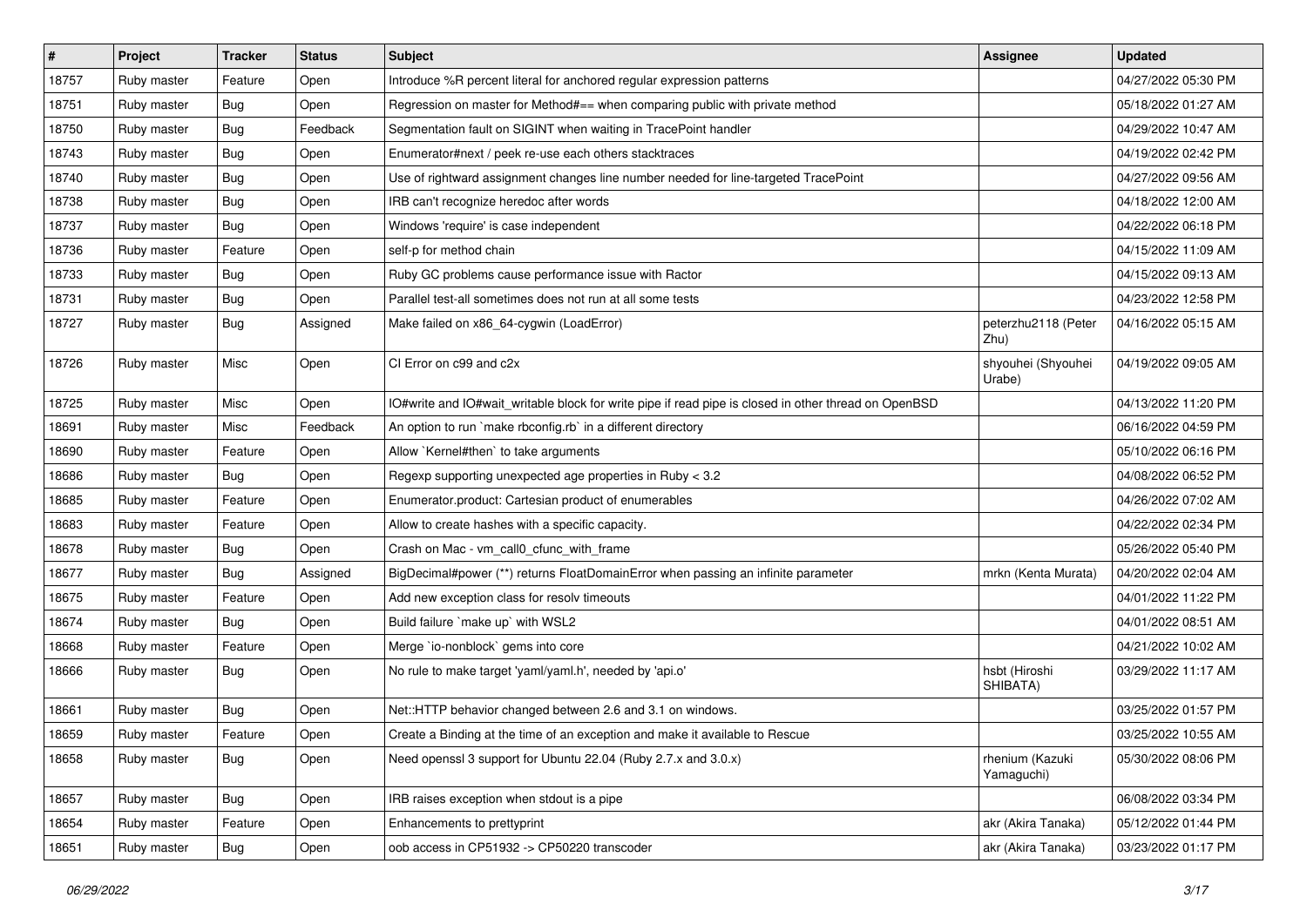| $\vert$ # | Project     | <b>Tracker</b> | <b>Status</b> | <b>Subject</b>                                                                                                          | <b>Assignee</b>            | <b>Updated</b>      |
|-----------|-------------|----------------|---------------|-------------------------------------------------------------------------------------------------------------------------|----------------------------|---------------------|
| 18648     | Ruby master | Feature        | Feedback      | ruby2_keywords and  name arguments with impossible names                                                                |                            | 03/18/2022 06:25 PM |
| 18647     | Ruby master | Feature        | Open          | Non-recursive option for iseq-targeted Tracepoints in ruby 2.6+                                                         |                            | 03/18/2022 09:41 AM |
| 18644     | Ruby master | Feature        | Open          | Coerce anything callable to a Proc                                                                                      |                            | 06/18/2022 05:28 PM |
| 18642     | Ruby master | Feature        | Open          | Named ripper fields                                                                                                     |                            | 05/12/2022 01:37 PM |
| 18640     | Ruby master | Feature        | Open          | default empty string argument for `String#sub` and `String#sub!`, e.g. `"hello".sub("I")`                               |                            | 03/19/2022 02:33 AM |
| 18639     | Ruby master | Feature        | Open          | Update Unicode data to Unicode Version 15.0.0                                                                           | duerst (Martin Dürst)      | 03/22/2022 07:38 PM |
| 18630     | Ruby master | Feature        | Open          | Introduce general `IO#timeout` and `IO#timeout=`for all (non-)blocking operations.                                      |                            | 04/21/2022 09:36 AM |
| 18623     | Ruby master | Bug            | Open          | make runnable' does not work                                                                                            | nobu (Nobuyoshi<br>Nakada) | 03/16/2022 01:28 AM |
| 18622     | Ruby master | Bug            | Open          | const_get still looks in Object, while lexical constant lookup no longer does                                           |                            | 04/22/2022 11:26 AM |
| 18617     | Ruby master | Feature        | Open          | Allow multiples keys in Hash#[] acting like Hash#dig                                                                    |                            | 03/10/2022 01:36 PM |
| 18616     | Ruby master | <b>Bug</b>     | Open          | Error with clang(1) on MacOS due to __declspec()                                                                        |                            | 03/09/2022 10:50 AM |
| 18614     | Ruby master | <b>Bug</b>     | Open          | Error (busy loop) in<br>TestGemCommandsSetupCommand#test_destdir_flag_does_not_try_to_write_to_the_default_gem_hom<br>e | hsbt (Hiroshi<br>SHIBATA)  | 03/17/2022 01:03 AM |
| 18613     | Ruby master | Bug            | Feedback      | Voluntary wanted: Some signal-related tests fail on FreeBSD 13                                                          | knu (Akinori MUSHA)        | 05/30/2022 01:43 AM |
| 18608     | Ruby master | <b>Bug</b>     | Open          | require': cannot load such file -- ripper (LoadError) after `make distclean`                                            |                            | 05/27/2022 04:10 AM |
| 18607     | Ruby master | Bug            | Feedback      | Ruby 2.7.5 fails to configure on macOS Monterey on mac with M1 Pro                                                      |                            | 03/04/2022 01:08 PM |
| 18605     | Ruby master | Bug            | Open          | Fails to run on (newer) 32bit Windows with ucrt                                                                         |                            | 04/01/2022 07:52 AM |
| 18603     | Ruby master | Feature        | Open          | Allow syntax like obj.method(arg)=value                                                                                 |                            | 02/27/2022 05:04 PM |
| 18601     | Ruby master | Bug            | Open          | Invalid byte sequences in Big5 encodings                                                                                | duerst (Martin Dürst)      | 02/23/2022 07:59 AM |
| 18597     | Ruby master | Feature        | Open          | Strings need a named method like `dup` that doesn't duplicate if receiver is mutable                                    |                            | 02/26/2022 11:56 PM |
| 18594     | Ruby master | Feature        | Open          | Add a #to_h method on URI::Generic                                                                                      |                            | 03/31/2022 01:18 PM |
| 18593     | Ruby master | Feature        | Open          | Add back URI.escape                                                                                                     |                            | 02/18/2022 07:45 PM |
| 18587     | Ruby master | Misc           | Open          | What was the reason behind Ruby choosing SipHash for Hash?                                                              |                            | 02/17/2022 12:02 AM |
| 18583     | Ruby master | Feature        | Open          | Pattern-matching: API for custom unpacking strategies?                                                                  |                            | 03/17/2022 01:10 PM |
| 18580     | Ruby master | <b>Bug</b>     | Open          | Range#include? inconsistency for beginless String ranges                                                                |                            | 03/09/2022 10:22 PM |
| 18576     | Ruby master | Feature        | Open          | Rename `ASCII-8BIT` encoding to `BINARY`                                                                                |                            | 03/17/2022 03:06 PM |
| 18573     | Ruby master | Feature        | Open          | Object#pack1                                                                                                            |                            | 02/08/2022 08:51 AM |
| 18572     | Ruby master | <b>Bug</b>     | Assigned      | Performance regression when invoking refined methods                                                                    | ko1 (Koichi Sasada)        | 02/10/2022 12:48 AM |
| 18571     | Ruby master | Feature        | Assigned      | Removed the bundled sources from release package after Ruby 3.2                                                         | hsbt (Hiroshi<br>SHIBATA)  | 03/28/2022 06:23 AM |
| 18568     | Ruby master | Feature        | Open          | Explore lazy RubyGems boot to reduce need for --disable-gems                                                            |                            | 02/17/2022 07:15 AM |
| 18567     | Ruby master | <b>Bug</b>     | Open          | Depending on default gems in stdlib gems when not needed considered harmful                                             | hsbt (Hiroshi<br>SHIBATA)  | 04/21/2022 04:45 PM |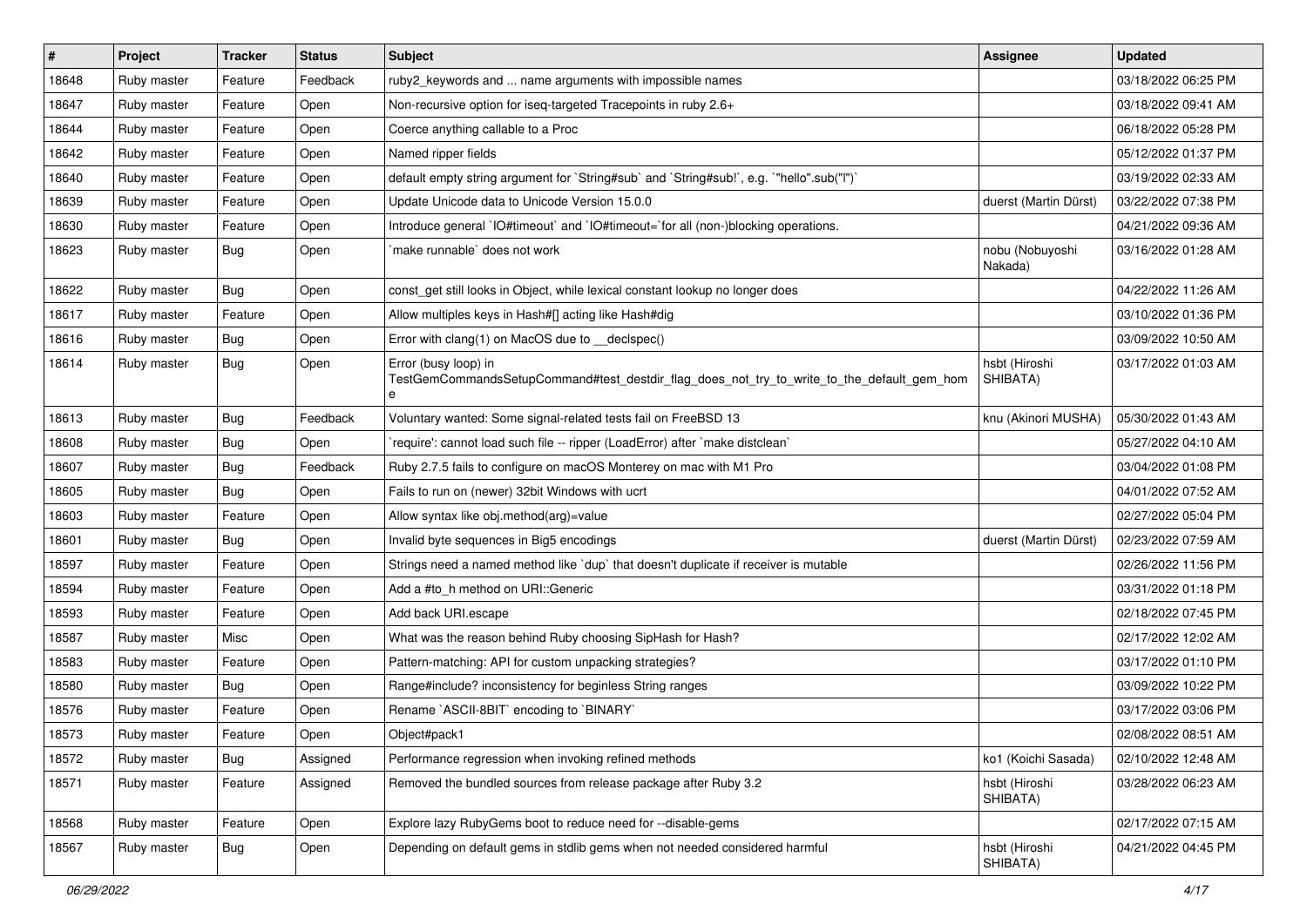| $\vert$ # | Project     | <b>Tracker</b> | <b>Status</b> | Subject                                                                                                        | Assignee                                | <b>Updated</b>      |
|-----------|-------------|----------------|---------------|----------------------------------------------------------------------------------------------------------------|-----------------------------------------|---------------------|
| 18564     | Ruby master | Feature        | Open          | Add Exception#detailed_message                                                                                 | mame (Yusuke<br>Endoh)                  | 02/01/2022 08:06 PM |
| 18559     | Ruby master | Feature        | Open          | Allocation tracing: Objects created by the parser are attributed to Kernel.require                             |                                         | 06/28/2022 12:21 PM |
| 18554     | Ruby master | Feature        | Open          | Move unicode_normalize to a default gem                                                                        |                                         | 01/31/2022 05:51 PM |
| 18553     | Ruby master | Bug            | Open          | Memory leak on compiling method call with kwargs                                                               | ko1 (Koichi Sasada)                     | 03/23/2022 09:34 PM |
| 18551     | Ruby master | Feature        | Open          | Make Range#reverse_each to raise an exception if endless                                                       |                                         | 01/28/2022 11:13 PM |
| 18518     | Ruby master | <b>Bug</b>     | Open          | NoMemoryError + [FATAL] failed to allocate memory for twice 1 << large                                         |                                         | 01/28/2022 01:40 PM |
| 18515     | Ruby master | Feature        | Open          | Add Range#reverse_each implementation for performance                                                          |                                         | 01/31/2022 02:23 AM |
| 18510     | Ruby master | <b>Bug</b>     | Open          | Unexpected waiting for console when starting ruby on windows                                                   |                                         | 01/23/2022 02:53 PM |
| 18507     | Ruby master | Bug            | Open          | Incorrect target_os detection in configure script                                                              |                                         | 01/25/2022 08:57 AM |
| 18506     | Ruby master | <b>Bug</b>     | Open          | make and make install rebuild items every time unnecessarily - sometimes causing races in parallel<br>installs |                                         | 01/21/2022 01:46 PM |
| 18498     | Ruby master | Feature        | Open          | Introduce a public WeakKeysMap that compares by equality                                                       |                                         | 02/20/2022 04:06 PM |
| 18494     | Ruby master | Feature        | Open          | [RFC] ENV["RUBY_GC_"]= changes GC parameters dynamically                                                       |                                         | 01/17/2022 11:15 PM |
| 18492     | Ruby master | <b>Bug</b>     | Open          | 'rb_rescue2` inside `rb_protect` segfaults on Windows                                                          |                                         | 01/14/2022 03:17 PM |
| 18478     | Ruby master | Feature        | Open          | Module#constant pairs                                                                                          |                                         | 01/11/2022 07:55 PM |
| 18477     | Ruby master | Feature        | Open          | Float#sqrt and Integer#sqrt                                                                                    |                                         | 01/11/2022 07:34 PM |
| 18476     | Ruby master | <b>Bug</b>     | Open          | Call to require stuck forever after receiving EAGAIN on writev when running with zeus                          |                                         | 02/28/2022 02:55 PM |
| 18473     | Ruby master | <b>Bug</b>     | Open          | Raw data in Socket::Option#inspect on Amazon Linux 2                                                           |                                         | 01/11/2022 02:13 PM |
| 18472     | Ruby master | <b>Bug</b>     | Open          | rb_w32_map_errno is not found on Ruby-3.1.0                                                                    |                                         | 01/13/2022 09:59 AM |
| 18464     | Ruby master | Bug            | Assigned      | RUBY_INTERNAL_EVENT_NEWOBJ tracepoint causes an interpreter crash when combined with Ractors                   | ko1 (Koichi Sasada)                     | 06/08/2022 08:25 AM |
| 18463     | Ruby master | Feature        | Open          | Random number generation with xoshiro                                                                          |                                         | 02/13/2022 09:12 AM |
| 18462     | Ruby master | Feature        | Open          | Proposal to merge WASI based WebAssembly support                                                               |                                         | 03/24/2022 03:05 AM |
| 18459     | Ruby master | Feature        | Assigned      | IRB autocomplete dropdown colour options                                                                       | aycabta (aycabta.)                      | 01/05/2022 02:15 AM |
| 18457     | Ruby master | <b>Bug</b>     | Open          | ruby 2.7.5 fiddle/types.rb use uint32_t but fiddle/cparser.rb lacks uint32_t                                   |                                         | 01/03/2022 01:00 PM |
| 18456     | Ruby master | <b>Bug</b>     | Open          | rdoc non-determinism: module includes can be added once or twice to generated .ri                              |                                         | 01/01/2022 11:16 PM |
| 18455     | Ruby master | <b>Bug</b>     | Open          | IO#close` has poor performance and difficult to understand semantics.                                          |                                         | 04/04/2022 02:02 AM |
| 18454     | Ruby master | Bug            | Open          | YJIT slowing down key Discourse benchmarks                                                                     |                                         | 01/04/2022 08:45 AM |
| 18450     | Ruby master | Feature        | Assigned      | Force break in prettyprint                                                                                     | akr (Akira Tanaka)                      | 12/29/2021 02:02 PM |
| 18444     | Ruby master | <b>Bug</b>     | Open          | Trapped TSTP causes a locking deadlock in 3.0.3 onward                                                         |                                         | 05/26/2022 10:29 PM |
| 18440     | Ruby master | Feature        | Open          | YJIT is enabled if any YJIT tuning options are set                                                             |                                         | 12/30/2021 08:17 PM |
| 18439     | Ruby master | Feature        | Open          | Support YJIT for VC++                                                                                          | maximecb (Maxime<br>Chevalier-Boisvert) | 01/10/2022 11:29 PM |
| 18438     | Ruby master | Feature        | Open          | Add `Exception#additional_message` to show additional error information                                        |                                         | 02/07/2022 02:55 AM |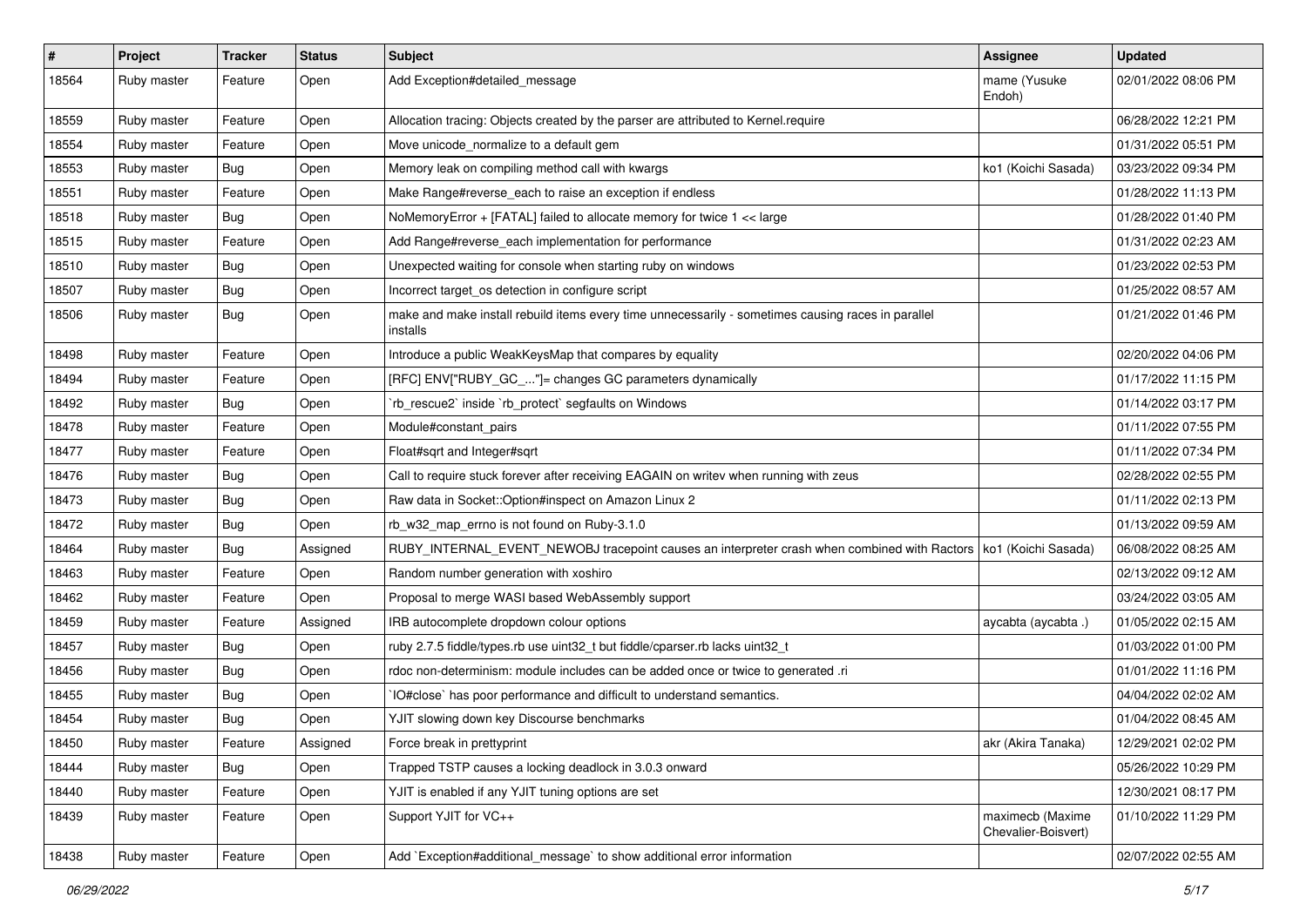| $\vert$ # | Project     | <b>Tracker</b> | <b>Status</b> | <b>Subject</b>                                                                                                                                                      | <b>Assignee</b>            | <b>Updated</b>      |
|-----------|-------------|----------------|---------------|---------------------------------------------------------------------------------------------------------------------------------------------------------------------|----------------------------|---------------------|
| 18435     | Ruby master | <b>Bug</b>     | Open          | Calling `protected` on ancestor method changes result of `instance methods(false)`                                                                                  |                            | 06/09/2022 10:23 AM |
| 18430     | Ruby master | <b>Bug</b>     | Feedback      | Raspberry Pi 3.0.3 Compile Issue                                                                                                                                    |                            | 12/28/2021 12:46 AM |
| 18429     | Ruby master | Bug            | Open          | Configure ruby-3.0.3 on Solaris 10 Unknown keyword 'URL' in './ruby.tmp.pc'                                                                                         |                            | 01/18/2022 09:15 PM |
| 18423     | Ruby master | Feature        | Open          | Installing stable versions like 3.0.3 from source generates fatal error by make                                                                                     |                            | 12/23/2021 11:44 PM |
| 18420     | Ruby master | Misc           | Open          | Question about how to handle IO.pipe reader and writer when forking                                                                                                 |                            | 12/22/2021 12:04 AM |
| 18418     | Ruby master | Feature        | Open          | Add Net::HTTP#security_level=                                                                                                                                       |                            | 12/19/2021 11:58 AM |
| 18413     | Ruby master | Bug            | Open          | Segfault in `ripper/lexer.rb`                                                                                                                                       |                            | 12/17/2021 04:49 PM |
| 18412     | Ruby master | Bug            | Open          | Segfault in test ractor.rb                                                                                                                                          |                            | 12/17/2021 04:23 AM |
| 18411     | Ruby master | Feature        | Open          | Introduce `Fiber.blocking` for disabling scheduler.                                                                                                                 |                            | 12/23/2021 05:10 PM |
| 18410     | Ruby master | Feature        | Open          | Proposal to make inspect include underscores on numerics                                                                                                            |                            | 12/16/2021 09:07 AM |
| 18408     | Ruby master | Feature        | Assigned      | Allow pattern match to set instance variables                                                                                                                       | ktsj (Kazuki<br>Tsujimoto) | 01/26/2022 07:07 PM |
| 18404     | Ruby master | Misc           | Open          | 3.1 documentation problems tracking ticket                                                                                                                          |                            | 12/24/2021 03:59 PM |
| 18402     | Ruby master | Feature        | Open          | <b>Argument Labels</b>                                                                                                                                              |                            | 01/31/2022 06:14 PM |
| 18401     | Ruby master | Feature        | Open          | Rework `require relative` to add the "current path" on `\$LOAD PATH`                                                                                                |                            | 12/09/2021 05:41 PM |
| 18396     | Ruby master | <b>Bug</b>     | Open          | An unexpected "hash value omission" syntax error when without parentheses call expr follows                                                                         |                            | 03/29/2022 09:58 PM |
| 18395     | Ruby master | Feature        | Open          | Introduce Array#subtract! for performance                                                                                                                           |                            | 12/08/2021 04:42 PM |
| 18393     | Ruby master | Bug            | Open          | TestReadline#test_interrupt_in_other_thread fails on armv7hl                                                                                                        |                            | 12/07/2021 02:03 PM |
| 18384     | Ruby master | Feature        | Open          | Pattern Match Object                                                                                                                                                |                            | 05/07/2022 06:01 PM |
| 18381     | Ruby master | <b>Bug</b>     | Assigned      | Default vs Bundled gems                                                                                                                                             | hsbt (Hiroshi<br>SHIBATA)  | 12/15/2021 11:09 AM |
| 18380     | Ruby master | Bug            | Open          | TestAddressResolve#test_socket_getnameinfo_domain_blocking test failures                                                                                            |                            | 12/21/2021 04:22 PM |
| 18379     | Ruby master | Bug            | Open          | [CI] Windows mingw/ucrt - test-all timeout failures                                                                                                                 |                            | 12/02/2021 02:23 AM |
| 18376     | Ruby master | Feature        | Open          | Version comparison API                                                                                                                                              |                            | 12/30/2021 10:33 AM |
| 18371     | Ruby master | Misc           | Assigned      | Release branches (release information in general)                                                                                                                   | naruse (Yui NARUSE)        | 03/23/2022 10:32 PM |
| 18369     | Ruby master | Feature        | Open          | users.detect(:name, "Dorian") as shorthand for users.detect { $ $ user  user.name == "Dorian" }                                                                     |                            | 12/03/2021 02:23 PM |
| 18368     | Ruby master | Feature        | Open          | Range#step semantics for non-Numeric ranges                                                                                                                         |                            | 02/02/2022 03:42 PM |
| 18360     | Ruby master | Feature        | Open          | <b>PrettyPrint enhancements</b>                                                                                                                                     |                            | 11/24/2021 12:15 AM |
| 18359     | Ruby master | <b>Bug</b>     | Open          | [Windows MinGW] warning Please include winsock2.h before windows.h                                                                                                  |                            | 11/23/2021 05:07 PM |
| 18357     | Ruby master | Feature        | Open          | Proposal: stop raising when block passed to IO#each * closes the IO                                                                                                 |                            | 11/22/2021 09:03 PM |
| 18355     | Ruby master | <b>Bug</b>     | Assigned      | require("pathname") within rack application chnages behaviors of Pathname methods, such as<br>absolute?(), when there are two versions of 'pathname' gem installed. | hsbt (Hiroshi<br>SHIBATA)  | 11/30/2021 08:01 AM |
| 18352     | Ruby master | Misc           | Open          | What is the Hash#grep expected?                                                                                                                                     |                            | 11/28/2021 10:39 PM |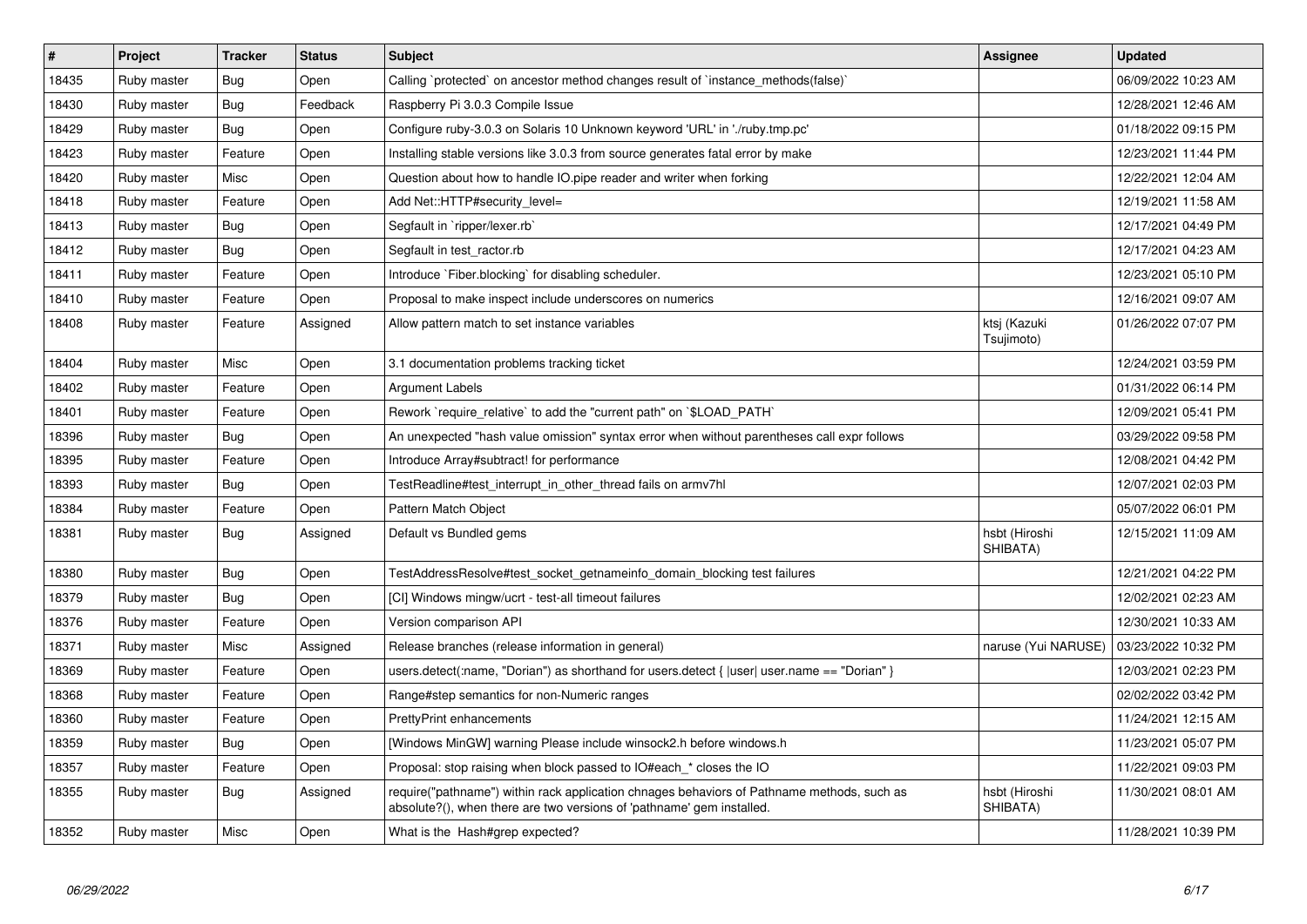| $\vert$ # | Project     | <b>Tracker</b> | <b>Status</b> | <b>Subject</b>                                                                                                                                                        | Assignee                      | <b>Updated</b>      |
|-----------|-------------|----------------|---------------|-----------------------------------------------------------------------------------------------------------------------------------------------------------------------|-------------------------------|---------------------|
| 18338     | Ruby master | Bug            | Open          | Encoding.default_external = Encoding::UTF_16BE may add a wrongly-encoded string to<br>\$LOADED_FEATURES                                                               |                               | 11/15/2021 07:32 AM |
| 18337     | Ruby master | Bug            | Assigned      | Ruby allows zero-width characters in identifiers                                                                                                                      | duerst (Martin Dürst)         | 11/24/2021 09:13 AM |
| 18336     | Ruby master | Feature        | Feedback      | How to deal with Trojan Source vulnerability                                                                                                                          |                               | 11/23/2021 08:39 PM |
| 18334     | Ruby master | Feature        | Open          | ENV#to_h returns a new Hash object but Hash#to_h does not, which can cause inconsistencies                                                                            |                               | 11/17/2021 05:46 PM |
| 18332     | Ruby master | Feature        | Open          | a ? b                                                                                                                                                                 |                               | 12/29/2021 04:38 AM |
| 18331     | Ruby master | Feature        | Open          | Kernel.#Time                                                                                                                                                          |                               | 11/13/2021 12:41 PM |
| 18296     | Ruby master | Feature        | Open          | Custom exception formatting should override `Exception#full_message`.                                                                                                 |                               | 12/15/2021 08:49 PM |
| 18291     | Ruby master | Feature        | Open          | When use $=\sim$ with named group, if regex is on the right side, variable not defined.                                                                               |                               | 11/06/2021 12:36 PM |
| 18286     | Ruby master | Bug            | Open          | Universal arm64/x86_84 binary built on an x86_64 machine segfaults/is killed on arm64                                                                                 |                               | 05/26/2022 09:45 PM |
| 18285     | Ruby master | Feature        | Open          | NoMethodError#message uses a lot of CPU/is really expensive to call                                                                                                   |                               | 01/30/2022 12:45 PM |
| 18281     | Ruby master | <b>Bug</b>     | Open          | Ruby 3.1.0: gem uninstall -alx fails to uninstall debug                                                                                                               |                               | 06/16/2022 01:08 AM |
| 18280     | Ruby master | Feature        | Feedback      | Allow rb_utf8_str_new_cstr(NULL)                                                                                                                                      |                               | 11/11/2021 10:28 AM |
| 18277     | Ruby master | <b>Bug</b>     | Open          | buffer error (Zlib::BufError) in Zlib::Deflate#deflate when using MJIT                                                                                                | k0kubun (Takashi<br>Kokubun)  | 01/05/2022 03:04 PM |
| 18275     | Ruby master | Feature        | Open          | Add an option to define method to not capture the surrounding environment                                                                                             | ko1 (Koichi Sasada)           | 12/03/2021 02:34 PM |
| 18269     | Ruby master | <b>Bug</b>     | Open          | trace_opt_not and trace_opt_regexpmatch2 insns are indistinguishable                                                                                                  |                               | 11/12/2021 07:44 AM |
| 18265     | Ruby master | Feature        | Open          | Self-contained one-binary feature which discuss on ruby kaigi 2021 day 2, $\Box$ Ruby Committers vs the<br>World / CRuby Committers                                   |                               | 10/24/2021 04:11 PM |
| 18262     | Ruby master | Feature        | Open          | Enumerator::Lazy#partition                                                                                                                                            |                               | 11/20/2021 10:17 AM |
| 18259     | Ruby master | Feature        | Open          | Support quarter spec %q in Time#strftime                                                                                                                              |                               | 10/21/2021 12:15 PM |
| 18258     | Ruby master | <b>Bug</b>     | Open          | Ractor shareable? can be slow and mutates internal object flags.                                                                                                      | ko1 (Koichi Sasada)           | 10/21/2021 08:58 AM |
| 18257     | Ruby master | Bug            | Open          | rb_mRubyVMFrozenCore is broken by GC run                                                                                                                              |                               | 02/10/2022 12:36 PM |
| 18256     | Ruby master | Feature        | Open          | Change the canonical name of Thread::Mutex, Thread::Queue, Thread::SizedQueue and<br>Thread::ConditionVariable to just Mutex, Queue, SizedQueue and ConditionVariable |                               | 10/20/2021 10:59 PM |
| 18255     | Ruby master | Bug            | Open          | ioctl zeroes the last buffer byte                                                                                                                                     |                               | 10/25/2021 08:13 AM |
| 18248     | Ruby master | Misc           | Open          | Add Feature Triaging Guide                                                                                                                                            |                               | 10/12/2021 03:21 PM |
| 18247     | Ruby master | <b>Bug</b>     | Open          | weird results for `Array#slice` or `Array#[]` with argument of type `Enumerator::ArithmeticSequence`                                                                  |                               | 03/30/2022 11:05 PM |
| 18242     | Ruby master | Feature        | Open          | Parser makes multiple assignment sad in confusing way                                                                                                                 |                               | 10/09/2021 07:58 AM |
| 18228     | Ruby master | Feature        | Open          | Add a 'timeout' option to 'IO.copy_stream'                                                                                                                            |                               | 10/01/2021 05:10 AM |
| 18227     | Ruby master | Feature        | Open          | Static class initialization.                                                                                                                                          | ioquatix (Samuel<br>Williams) | 09/29/2021 09:21 PM |
| 18194     | Ruby master | Feature        | Open          | No easy way to format exception messages per thread/fiber scheduler context.                                                                                          | mame (Yusuke<br>Endoh)        | 09/29/2021 10:10 AM |
| 18186     | Ruby master | Bug            | Open          | SEGV with system command - MinGW?                                                                                                                                     |                               | 09/22/2021 03:20 PM |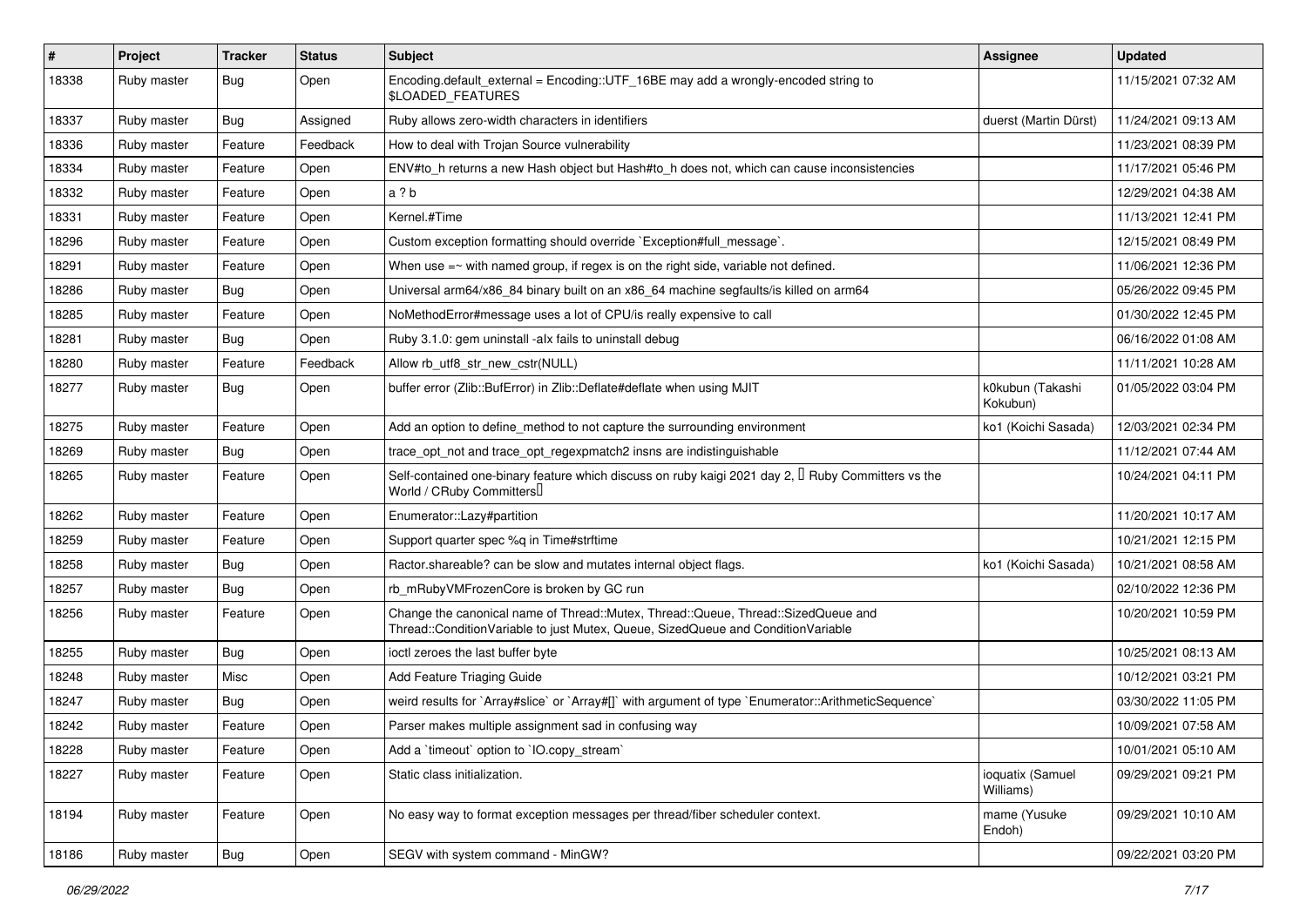| $\vert$ # | Project     | <b>Tracker</b> | <b>Status</b> | Subject                                                                                                                    | <b>Assignee</b>              | <b>Updated</b>      |
|-----------|-------------|----------------|---------------|----------------------------------------------------------------------------------------------------------------------------|------------------------------|---------------------|
| 18181     | Ruby master | Feature        | Open          | Introduce Enumerable#min_with_value, max_with_value, and minmax_with_value                                                 |                              | 01/25/2022 07:33 AM |
| 18179     | Ruby master | Feature        | Open          | Add Math methods to Numeric                                                                                                |                              | 03/24/2022 02:54 PM |
| 18169     | Ruby master | <b>Bug</b>     | Assigned      | Local copies of gemified libraries are being released out of sync with their gems                                          | hsbt (Hiroshi<br>SHIBATA)    | 02/25/2022 05:40 PM |
| 18168     | Ruby master | Feature        | Open          | Add ActiveSupport deep_transform_values to Ruby                                                                            |                              | 09/15/2021 05:29 AM |
| 18162     | Ruby master | Feature        | Open          | Shorthand method Proc#isolate to create isolated proc objects                                                              |                              | 09/13/2021 02:33 AM |
| 18159     | Ruby master | Feature        | Open          | Integrate functionality of dead_end gem into Ruby                                                                          | matz (Yukihiro<br>Matsumoto) | 06/17/2022 02:06 PM |
| 18152     | Ruby master | Bug            | Open          | Fix theoretical bug with signals + qsort                                                                                   |                              | 09/08/2021 03:38 PM |
| 18151     | Ruby master | Feature        | Open          | Incorrect Resolv result when DNS server is unreachable                                                                     |                              | 09/18/2021 12:22 AM |
| 18150     | Ruby master | Misc           | Open          | Proposal: Deprecate leading zero syntax to declare octals, since it's extremely confusing (and Python 3<br>removed it too) |                              | 09/04/2021 03:21 AM |
| 18146     | Ruby master | Feature        | Open          | Add 'delete_prefix' and 'delete_suffix' to 'Pathname'                                                                      |                              | 09/03/2021 04:59 AM |
| 18144     | Ruby master | Bug            | Open          | Timeout not working while regular expression match is running                                                              |                              | 09/02/2021 07:08 AM |
| 18142     | Ruby master | Bug            | Assigned      | Segmentation fault with Ruby 3.0.2                                                                                         | k0kubun (Takashi<br>Kokubun) | 09/02/2021 07:43 AM |
| 18137     | Ruby master | Feature        | Open          | A new method to check Proc is isolated or not                                                                              |                              | 10/27/2021 07:30 AM |
| 18136     | Ruby master | Feature        | Open          | take while after                                                                                                           |                              | 01/28/2022 06:23 AM |
| 18135     | Ruby master | Feature        | Open          | Introduce Enumerable#detect_only                                                                                           |                              | 09/02/2021 05:44 PM |
| 18133     | Ruby master | <b>Bug</b>     | Assigned      | LTO: TestGCCompact#test_ast_compacts segfaults on i686                                                                     |                              | 04/23/2022 04:19 PM |
| 18132     | Ruby master | <b>Bug</b>     | Open          | TODO: fix ccan/list thread safety                                                                                          |                              | 01/02/2022 08:22 AM |
| 18131     | Ruby master | Bug            | Open          | addr2line.c: Some inlined functions mistakenly shown                                                                       |                              | 08/24/2021 07:59 PM |
| 18129     | Ruby master | <b>Bug</b>     | Open          | Ractor-incompatible global variables can be accessed through alias                                                         |                              | 08/23/2021 10:08 PM |
| 18127     | Ruby master | Feature        | Open          | Ractor-local version of Singleton                                                                                          |                              | 11/09/2021 02:45 PM |
| 18123     | Ruby master | Bug            | Feedback      | addr2line.c: Define `SHF_COMPRESSED`                                                                                       |                              | 06/09/2022 09:11 AM |
| 18121     | Ruby master | <b>Bug</b>     | Feedback      | addr2line.c: Endianness                                                                                                    |                              | 06/09/2022 09:13 AM |
| 18119     | Ruby master | <b>Bug</b>     | Open          | Ractor crashes when instantiating classes                                                                                  | ko1 (Koichi Sasada)          | 09/14/2021 01:42 AM |
| 18083     | Ruby master | Feature        | Open          | Capture error in ensure block.                                                                                             |                              | 10/21/2021 01:00 PM |
| 18082     | Ruby master | Misc           | Open          | FileUtils.remove_entry_secure has inconsistent document                                                                    |                              | 08/17/2021 04:26 PM |
| 18081     | Ruby master | Bug            | Feedback      | addr2line.c: Wrong section for `DW_AT_ranges`                                                                              |                              | 06/09/2022 09:19 AM |
| 18080     | Ruby master | <b>Bug</b>     | Open          | Syntax error on one-line pattern matching                                                                                  |                              | 08/18/2021 12:38 AM |
| 18073     | Ruby master | Bug            | Open          | test/ruby/test_jit.rb: "error: invalid use of '__builtin_va_arg_pack ()" on Ruby 2.7.4 on gcc 4.8.5                        |                              | 12/03/2021 03:04 PM |
| 18070     | Ruby master | Feature        | Open          | `attr` should be removed                                                                                                   |                              | 08/09/2021 05:51 PM |
| 18069     | Ruby master | Feature        | Open          | instance_exec` is just ignored when the block is originally a method                                                       |                              | 08/10/2021 05:33 AM |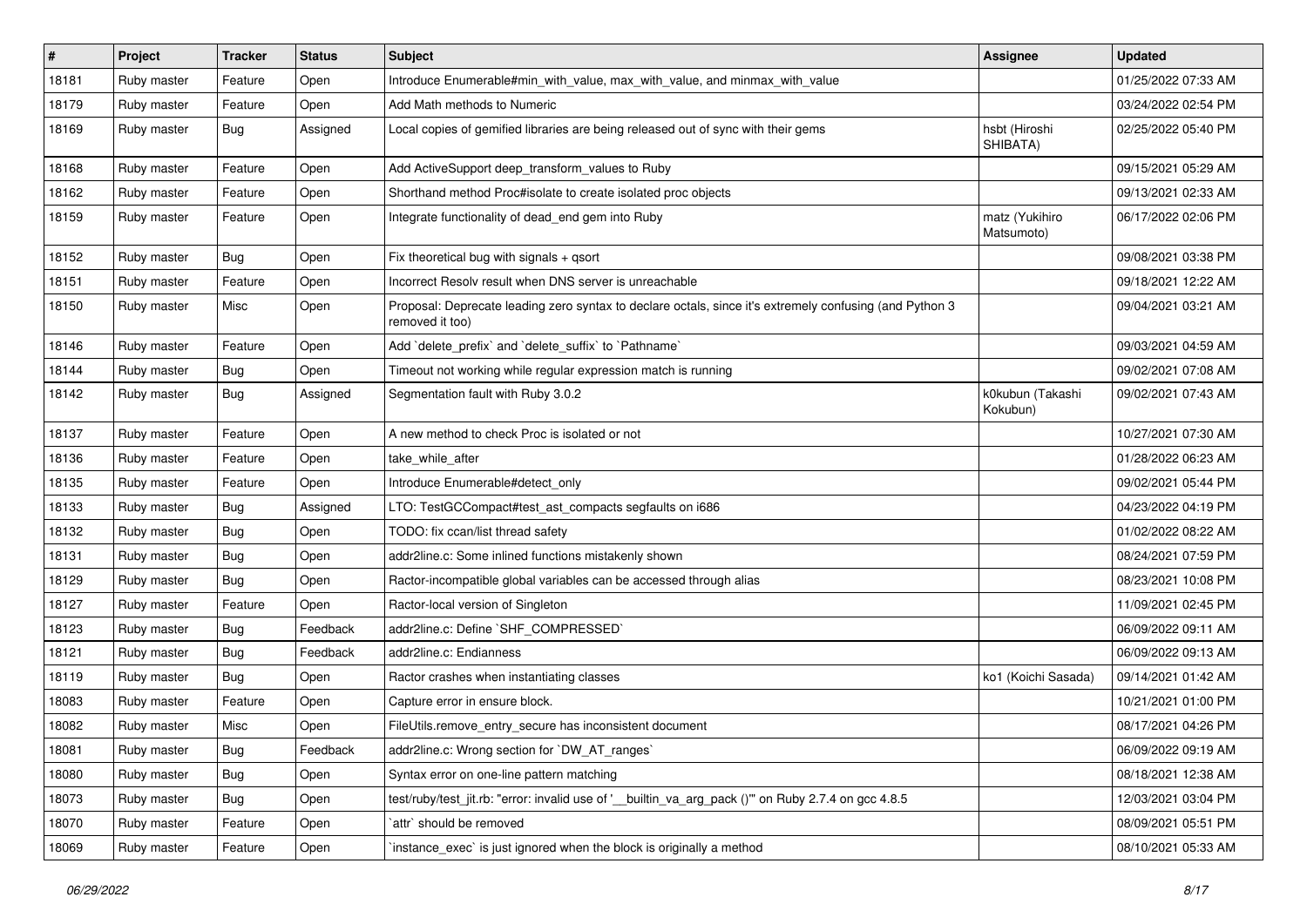| $\sharp$ | Project     | <b>Tracker</b> | <b>Status</b> | <b>Subject</b>                                                                                                          | <b>Assignee</b>               | <b>Updated</b>      |
|----------|-------------|----------------|---------------|-------------------------------------------------------------------------------------------------------------------------|-------------------------------|---------------------|
| 18068    | Ruby master | Misc           | Open          | Silence LoadError only if it is for rubygems itself                                                                     | hsbt (Hiroshi<br>SHIBATA)     | 08/08/2021 02:21 PM |
| 18063    | Ruby master | Feature        | Open          | io_uring implementation                                                                                                 |                               | 08/05/2021 10:02 AM |
| 18061    | Ruby master | Bug            | Open          | Execshield test: libruby.so.N.N.N: FAIL: property-note test because no .note.gnu.property section found                 |                               | 06/22/2022 07:58 AM |
| 18058    | Ruby master | Bug            | Open          | 3.1.0-dev with MJIT enabled Zlib::BufError during `gem install`                                                         | k0kubun (Takashi<br>Kokubun)  | 08/02/2021 08:31 PM |
| 18057    | Ruby master | Feature        | Open          | Introduce Array#mean                                                                                                    |                               | 08/02/2021 02:16 PM |
| 18055    | Ruby master | Feature        | Open          | Introduce                                                                                                               |                               | 07/30/2021 09:30 AM |
| 18049    | Ruby master | <b>Bug</b>     | Feedback      | Cannot build ruby-3.0.2 on NetBSD                                                                                       |                               | 08/01/2021 12:36 AM |
| 18047    | Ruby master | Feature        | Feedback      | TracePoint: Add event type for constant access                                                                          |                               | 12/02/2021 08:35 PM |
| 18042    | Ruby master | Feature        | Feedback      | YARV code optimization                                                                                                  |                               | 07/27/2021 09:11 PM |
| 18036    | Ruby master | <b>Bug</b>     | Open          | Pthread fibers become invalid on fork - different from normal fibers.                                                   | ioquatix (Samuel<br>Williams) | 08/19/2021 07:05 AM |
| 18035    | Ruby master | Feature        | Open          | Introduce general model/semantic for immutable by default.                                                              |                               | 11/09/2021 04:47 PM |
| 18034    | Ruby master | <b>Bug</b>     | Assigned      | Segmentation fault fiddle with `--enable-bundled-libffi` and macOS                                                      | kou (Kouhei Sutou)            | 11/30/2021 07:39 AM |
| 18033    | Ruby master | Feature        | Open          | Time.new to parse a string                                                                                              |                               | 12/07/2021 02:15 PM |
| 18024    | Ruby master | Bug            | Assigned      | Ractor crashes when connections are closed in multiple Ractors                                                          | ko1 (Koichi Sasada)           | 12/14/2021 04:41 PM |
| 18013    | Ruby master | Bug            | Open          | Unexpected results when mxiing negated character classes and case-folding                                               |                               | 06/29/2021 12:05 PM |
| 18012    | Ruby master | Bug            | Open          | Case-insensitive character classes can only match multiple code points when top-level character class is<br>not negated |                               | 06/29/2021 08:35 AM |
| 18010    | Ruby master | <b>Bug</b>     | Open          | Character class with single character gets case-folded with following string                                            |                               | 06/28/2021 09:30 AM |
| 18009    | Ruby master | Bug            | Open          | Regexps \w and \W with /i option and /u option produce inconsistent results under nested negation and<br>intersection   |                               | 06/28/2021 09:09 AM |
| 18005    | Ruby master | Feature        | Open          | Enable non-blocking `binding.irb`.                                                                                      |                               | 06/24/2021 07:20 PM |
| 18004    | Ruby master | Feature        | Open          | Add Async to the stdlib                                                                                                 |                               | 11/26/2021 06:01 AM |
| 18002    | Ruby master | Bug            | Open          | s390x: Tests failing without LC_ALL env                                                                                 | jaruga (Jun Aruga)            | 07/12/2021 04:30 PM |
| 17999    | Ruby master | <b>Bug</b>     | Open          | TestMethod#test_zsuper intermittent timeout error on raspbian10-aarch64 CI                                              |                               | 06/18/2021 01:33 AM |
| 17998    | Ruby master | Bug            | Assigned      | ractor: process hanging (with ractors initialized, but not being used)                                                  | ko1 (Koichi Sasada)           | 12/02/2021 08:17 PM |
| 17996    | Ruby master | <b>Bug</b>     | Open          | Cygwin: thread + pipe behavior since Ruby 2.6                                                                           | cruby-cygwin                  | 05/19/2022 08:20 AM |
| 17995    | Ruby master | <b>Bug</b>     | Open          | Slow down when mjit and Ractor are being used at same time                                                              | k0kubun (Takashi<br>Kokubun)  | 06/11/2022 04:02 AM |
| 17994    | Ruby master | Feature        | Open          | Clarify 'IO.read' behavior and add 'File.read' method                                                                   |                               | 07/16/2021 03:04 AM |
| 17992    | Ruby master | Feature        | Feedback      | Upstreaming the htmlentities gem into CGI#.(un)escape_html                                                              |                               | 06/30/2021 02:26 PM |
| 17990    | Ruby master | Bug            | Open          | Inconsistent behavior of Regexp quantifiers over characters with complex case foldings                                  |                               | 06/15/2021 11:59 AM |
| 17989    | Ruby master | <b>Bug</b>     | Open          | Case insensitive Regexps do not handle characters with overlapping case foldings                                        |                               | 06/15/2021 11:43 AM |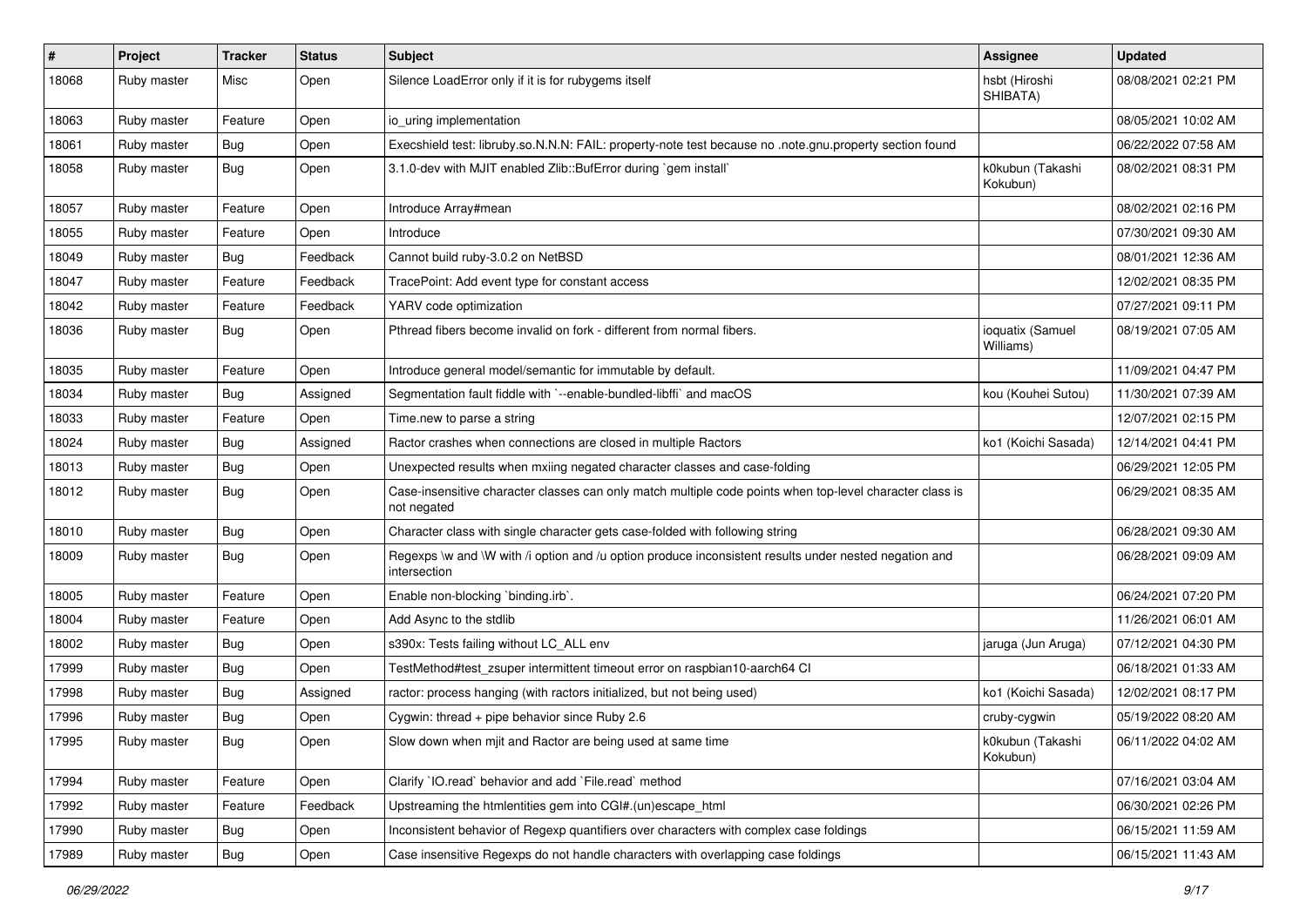| #     | Project     | <b>Tracker</b> | <b>Status</b> | <b>Subject</b>                                                                                                                              | Assignee                     | <b>Updated</b>      |
|-------|-------------|----------------|---------------|---------------------------------------------------------------------------------------------------------------------------------------------|------------------------------|---------------------|
| 17950 | Ruby master | Feature        | Open          | Unable to pattern-match against a String key                                                                                                |                              | 06/15/2021 11:42 AM |
| 17944 | Ruby master | Feature        | Open          | Remove Socket.gethostbyaddr and Socket.gethostbyname                                                                                        |                              | 06/10/2021 08:26 AM |
| 17942 | Ruby master | Feature        | Open          | Add a 'initialize(public @a, private @b)' shortcut syntax for defining public/private accessors for instance<br>vars as part of constructor |                              | 12/13/2021 12:43 AM |
| 17938 | Ruby master | Feature        | Open          | Keyword alternative for boolean positional arguments                                                                                        |                              | 07/15/2021 06:46 AM |
| 17931 | Ruby master | Bug            | Open          | Compile fails setup option nodynamic                                                                                                        |                              | 07/07/2021 08:51 AM |
| 17926 | Ruby master | Bug            | Open          | spec/ruby/core/file/atime_spec.rb: a random failing test on Travis ppc64le                                                                  |                              | 06/02/2021 04:35 PM |
| 17925 | Ruby master | Bug            | Open          | Pattern matching syntax using semicolon one-line                                                                                            |                              | 06/04/2021 03:08 PM |
| 17924 | Ruby master | Feature        | Open          | Range#infinite?                                                                                                                             |                              | 07/08/2021 11:58 PM |
| 17884 | Ruby master | Feature        | Open          | locindex for profiling tools                                                                                                                | ko1 (Koichi Sasada)          | 05/24/2021 04:17 PM |
| 17882 | Ruby master | <b>Bug</b>     | Assigned      | bootstraptest/test ractor.rb:224 segfaults on Cygwin                                                                                        | cruby-cygwin                 | 05/19/2022 08:20 AM |
| 17878 | Ruby master | <b>Bug</b>     | Open          | bootstraptest/test_ractor.rb:224 a random failing test with "The outgoing-port is already closed<br>(Ractor::ClosedError)"                  |                              | 09/13/2021 01:10 PM |
| 17859 | Ruby master | Feature        | Open          | Start IRB when running just `ruby`                                                                                                          |                              | 05/14/2021 07:54 AM |
| 17856 | Ruby master | Feature        | Open          | ary.member? is slower than ary.include?                                                                                                     |                              | 05/11/2021 10:12 AM |
| 17851 | Ruby master | Feature        | Open          | ruby extension for memoryview                                                                                                               |                              | 05/05/2021 03:15 PM |
| 17849 | Ruby master | Feature        | Open          | Fix Timeout timeout so that it can be used in threaded Web servers                                                                          | matz (Yukihiro<br>Matsumoto) | 04/10/2022 06:26 AM |
| 17844 | Ruby master | Feature        | Open          | Support list of methods to test with respond to?                                                                                            |                              | 05/06/2021 07:00 PM |
| 17834 | Ruby master | Feature        | Open          | Add a Bytes and BytesArray class that implement memoryview                                                                                  |                              | 05/06/2021 02:22 PM |
| 17833 | Ruby master | Feature        | Open          | add IO.readinto(b) where b is a bytes like object that is you can get a memoryview from                                                     |                              | 06/30/2021 02:36 PM |
| 17830 | Ruby master | Feature        | Open          | Add Integer#previous and Integer#prev                                                                                                       | matz (Yukihiro<br>Matsumoto) | 04/27/2021 11:35 PM |
| 17829 | Ruby master | Misc           | Open          | Clang/LLVM correctness of x64-mingw32 build (`shorten-64-to-32` warnings)                                                                   |                              | 04/26/2021 04:23 PM |
| 17826 | Ruby master | <b>Bug</b>     | Assigned      | Ractor#take hangs if used in multiple Threads                                                                                               | ko1 (Koichi Sasada)          | 12/15/2021 01:30 PM |
| 17825 | Ruby master | Feature        | Open          | Uniformize Float::INFINITY and Date::infinity.new                                                                                           |                              | 05/04/2021 01:43 AM |
| 17817 | Ruby master | Bug            | Open          | --jit outputs ./tmp/_ruby_mjit_*.h: No such file or directory on with TMP                                                                   |                              | 04/22/2021 11:57 AM |
| 17815 | Ruby master | Misc           | Open          | Snapcraft Ruby plugin                                                                                                                       |                              | 04/20/2021 07:59 PM |
| 17808 | Ruby master | Feature        | Open          | Feature Request: JS like splat of Object properties as named method parameters                                                              |                              | 04/17/2021 11:43 PM |
| 17799 | Ruby master | <b>Bug</b>     | Open          | Seg fault in rb_class_clear_method_cache                                                                                                    |                              | 12/09/2021 05:39 AM |
| 17797 | Ruby master | Feature        | Open          | MIPS support for addr2line.c                                                                                                                |                              | 04/13/2021 03:49 AM |
| 17792 | Ruby master | <b>Bug</b>     | Open          | make notes and make test fail with Ruby3.0.1p64 RaspberryPI 4B Ubuntu 20.10 ARM64                                                           |                              | 05/23/2021 08:23 PM |
| 17790 | Ruby master | Feature        | Open          | Have a way to clear a String without resetting its capacity                                                                                 |                              | 04/21/2021 11:27 PM |
| 17786 | Ruby master | Feature        | Open          | Proposal: new "ends" keyword                                                                                                                |                              | 04/11/2021 01:40 AM |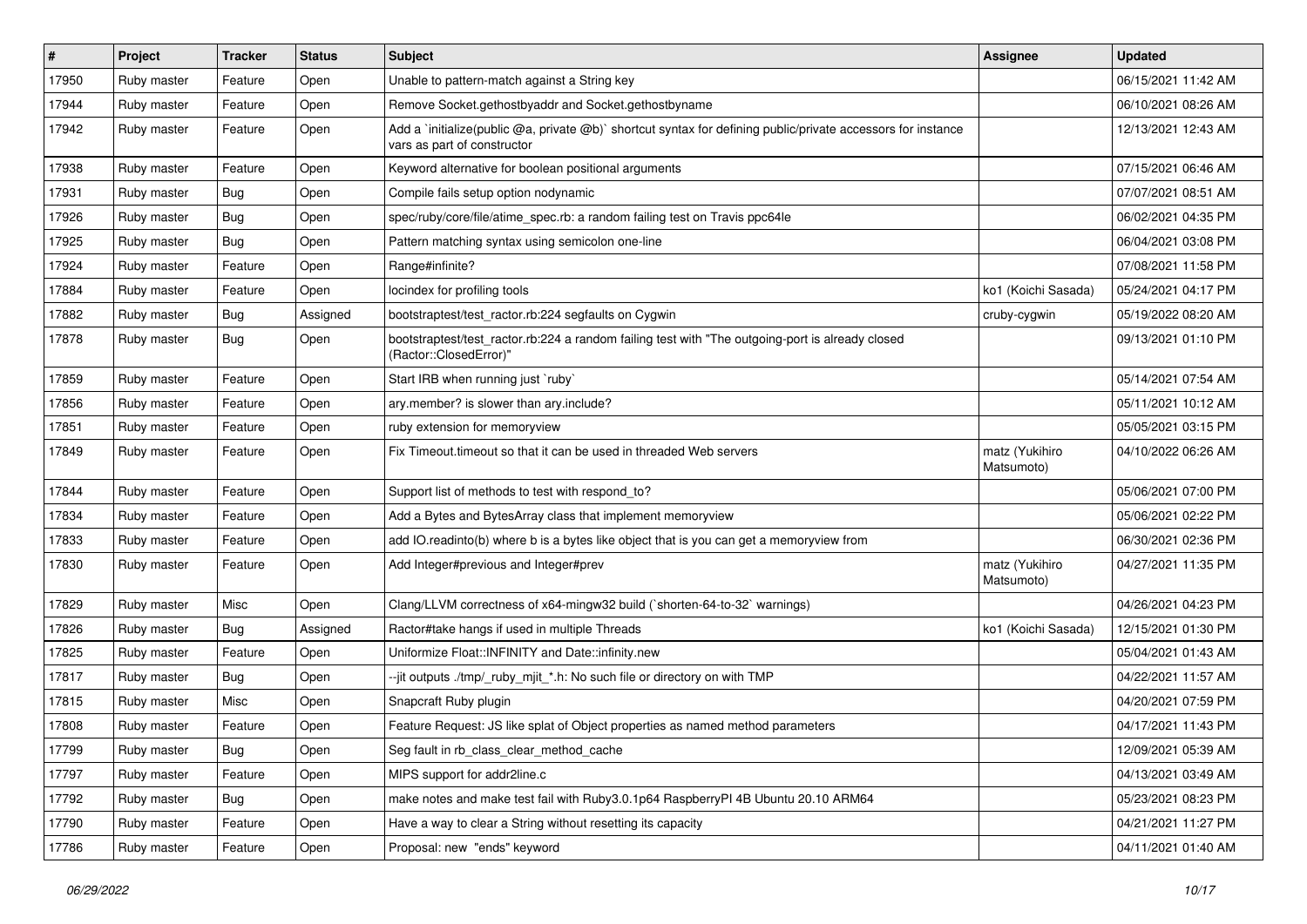| $\vert$ # | Project     | <b>Tracker</b> | <b>Status</b> | <b>Subject</b>                                                                        | <b>Assignee</b>                           | <b>Updated</b>      |
|-----------|-------------|----------------|---------------|---------------------------------------------------------------------------------------|-------------------------------------------|---------------------|
| 17785     | Ruby master | Feature        | Open          | Allow named parameters to be keywords                                                 | matz (Yukihiro<br>Matsumoto)              | 12/17/2021 06:10 PM |
| 17774     | Ruby master | Bug            | Open          | Quantified empty group causes regex to fail                                           |                                           | 10/13/2021 04:43 PM |
| 17773     | Ruby master | Feature        | Open          | Alias `Numeric#zero?` and `Float#zero?` as `Numeric#empty?` and `Float#empty?`        |                                           | 04/02/2021 03:39 PM |
| 17771     | Ruby master | Feature        | Open          | String#start_with? should not construct MatchData or set \$~                          |                                           | 04/02/2021 02:49 PM |
| 17765     | Ruby master | Bug            | Feedback      | Segmentation fault when calling String#gsub                                           |                                           | 12/02/2021 06:57 PM |
| 17758     | Ruby master | Feature        | Open          | Provide Hash#count for performance improvement                                        |                                           | 03/28/2021 06:39 PM |
| 17753     | Ruby master | Feature        | Open          | Add Module#namespace                                                                  |                                           | 04/17/2021 08:04 AM |
| 17749     | Ruby master | Feature        | Open          | Const source location without name                                                    |                                           | 04/17/2021 07:38 AM |
| 17743     | Ruby master | Feature        | Open          | Show argument types in backtrace                                                      |                                           | 03/25/2021 06:39 PM |
| 17741     | Ruby master | Feature        | Open          | Ruby links to `objc` for convenience - this should be moved into a native ext         |                                           | 03/23/2021 01:24 AM |
| 17722     | Ruby master | <b>Bug</b>     | Open          | define_method with shareable results in "defined in a different Ractor"               |                                           | 08/24/2021 12:03 PM |
| 17721     | Ruby master | Feature        | Feedback      | Proc.new should be able to contruct a lambda                                          |                                           | 12/03/2021 11:52 AM |
| 17720     | Ruby master | Misc           | Assigned      | Cirrus CI to check non-x86_64 architecture cases by own machines                      | jaruga (Jun Aruga)                        | 09/26/2021 10:24 AM |
| 17718     | Ruby master | Feature        | Open          | a method paramaters object that can be pattern matched against                        |                                           | 03/24/2021 01:29 PM |
| 17685     | Ruby master | Feature        | Feedback      | Marshal format for out of band buffer objects                                         |                                           | 03/24/2021 07:39 AM |
| 17683     | Ruby master | Misc           | Open          | Current status of beginless range (experimental or not)                               |                                           | 06/05/2021 07:22 AM |
| 17682     | Ruby master | Feature        | Open          | String#casecmp performance improvement                                                |                                           | 03/24/2021 02:29 PM |
| 17680     | Ruby master | Bug            | Open          | tab completion no longer works on irb3.0                                              |                                           | 03/13/2021 08:06 AM |
| 17679     | Ruby master | Bug            | Assigned      | Ractor incoming channel can consume unlimited resources                               | ko1 (Koichi Sasada)                       | 03/26/2021 09:16 AM |
| 17678     | Ruby master | Bug            | Assigned      | Ractors do not restart after fork                                                     | ko1 (Koichi Sasada)                       | 03/09/2021 12:42 AM |
| 17677     | Ruby master | <b>Bug</b>     | Assigned      | Ractor crashes fork when blocking                                                     | ko1 (Koichi Sasada)                       | 03/09/2021 12:42 AM |
| 17676     | Ruby master | <b>Bug</b>     | Assigned      | Accessing ENV from Ractor raises IsolationError                                       | ko1 (Koichi Sasada)                       | 03/09/2021 02:37 AM |
| 17667     | Ruby master | <b>Bug</b>     | Open          | Module#name needs synchronization                                                     | ko1 (Koichi Sasada)                       | 03/02/2021 07:31 AM |
| 17664     | Ruby master | <b>Bug</b>     | Assigned      | Behavior of sockets changed in Ruby 3.0 to non-blocking                               | ioquatix (Samuel<br>Williams)             | 07/12/2021 10:28 AM |
| 17663     | Ruby master | Feature        | Open          | Enumerator#with, an alternative to Enumerator#with_object                             |                                           | 03/02/2021 05:48 PM |
| 17662     | Ruby master | Misc           | Assigned      | The heredoc pattern used in tests does not syntax highlight correctly in many editors | nobu (Nobuyoshi<br>Nakada)                | 06/30/2021 12:54 PM |
| 17660     | Ruby master | Feature        | Open          | Expose information about which basic methods have been redefined                      |                                           | 03/02/2021 03:31 PM |
| 17656     | Ruby master | <b>Bug</b>     | Feedback      | Improper functions shown in C level backtrace information                             |                                           | 06/09/2022 08:40 AM |
| 17647     | Ruby master | Feature        | Open          | Print register `r11` on 32-bit ARM Linux                                              |                                           | 04/30/2021 11:22 AM |
| 17646     | Ruby master | <b>Bug</b>     | Open          | Check for ` builtin mul overflow with long long arguments                             |                                           | 02/19/2021 06:19 PM |
| 17638     | Ruby master | Feature        | Assigned      | Support backtracing with the libbacktrace library                                     | naruse (Yui NARUSE)   03/05/2021 03:40 PM |                     |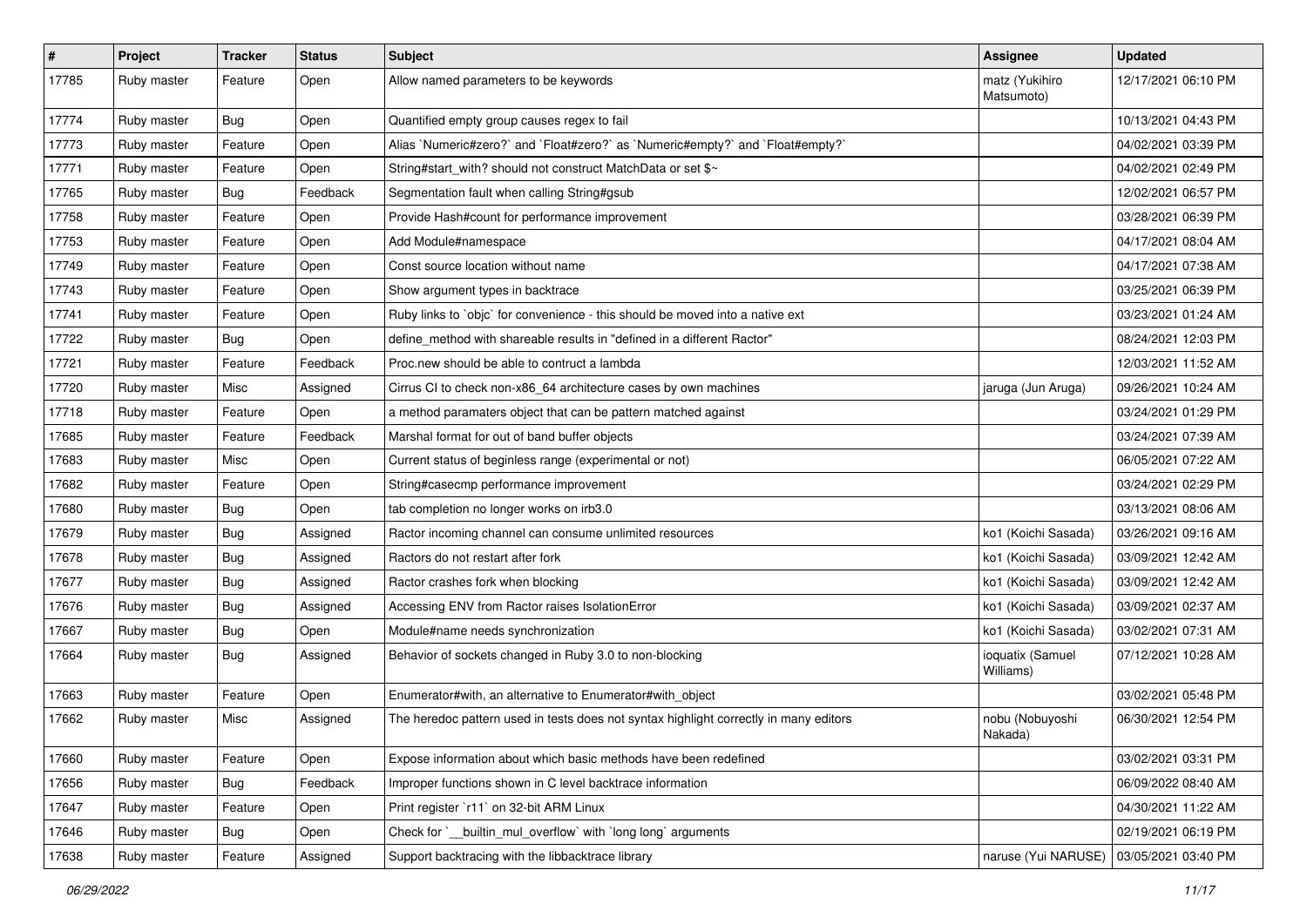| $\pmb{\#}$ | Project     | <b>Tracker</b> | <b>Status</b> | Subject                                                                                                                                                    | Assignee                          | <b>Updated</b>      |
|------------|-------------|----------------|---------------|------------------------------------------------------------------------------------------------------------------------------------------------------------|-----------------------------------|---------------------|
| 17637      | Ruby master | Misc           | Open          | Endless ranges with `nil` boundary weird behavior                                                                                                          |                                   | 02/19/2021 07:57 AM |
| 17627      | Ruby master | Feature        | Open          | Suggestion: Implement `freeze_values` instance method on collection-like classes.                                                                          |                                   | 02/16/2021 07:58 PM |
| 17624      | Ruby master | Bug            | Open          | Ractor.receive is not thread-safe                                                                                                                          | ko1 (Koichi Sasada)               | 09/14/2021 01:40 AM |
| 17617      | Ruby master | <b>Bug</b>     | Open          | When a Ractor's incoming port is closed, Ractor.receive_if does not raise Ractor::ClosedError, but instead<br>blocks indefinitely                          | ko1 (Koichi Sasada)               | 09/14/2021 01:40 AM |
| 17616      | Ruby master | Feature        | Open          | Support backtracing on Linux with non-GNU-libc + libunwind                                                                                                 |                                   | 02/09/2021 01:12 PM |
| 17611      | Ruby master | Feature        | Open          | Expose `rb_execarg` interfaces and `rb_grantpt`                                                                                                            |                                   | 02/07/2021 01:52 AM |
| 17598      | Ruby master | Feature        | Feedback      | $0000000000000010$                                                                                                                                         |                                   | 02/03/2021 01:13 AM |
| 17593      | Ruby master | Feature        | Assigned      | load_iseq_eval should override the ISeq path                                                                                                               | ko1 (Koichi Sasada)               | 02/16/2021 08:27 AM |
| 17591      | Ruby master | Misc           | Open          | Test frameworks and REPLs do not show deprecation warnings by default                                                                                      |                                   | 02/17/2021 09:06 AM |
| 17586      | Ruby master | Misc           | Open          | Please run Windows CI in all std-lib repos                                                                                                                 |                                   | 01/28/2021 02:34 PM |
| 17579      | Ruby master | Feature        | Open          | [Proposal] A suggestion for newline-separated shorthand notation, for the creation of Arrays containing<br>strings that may contain ' ' (space) characters |                                   | 01/25/2021 04:33 PM |
| 17578      | Ruby master | Bug            | Assigned      | mkmf experimental C++ Support                                                                                                                              | nobu (Nobuyoshi<br>Nakada)        | 01/27/2021 03:51 AM |
| 17576      | Ruby master | Feature        | Open          | Partial Functions (procs, lambdas)                                                                                                                         |                                   | 01/24/2021 07:58 PM |
| 17569      | Ruby master | Misc           | Open          | uri lib maintainership                                                                                                                                     | akr (Akira Tanaka)                | 01/23/2021 10:42 AM |
| 17566      | Ruby master | Feature        | Open          | Tune thread QoS / efficiency on macOS                                                                                                                      |                                   | 01/29/2021 09:16 AM |
| 17565      | Ruby master | Misc           | Open          | Prefer use of access(2) in rb_file_load_ok() to check for existence of require'd files                                                                     |                                   | 01/21/2021 08:52 PM |
| 17562      | Ruby master | Feature        | Open          | Update -E option in --help                                                                                                                                 |                                   | 01/19/2021 05:38 PM |
| 17550      | Ruby master | Feature        | Open          | Why no function to get all subdirectories of a directory?                                                                                                  |                                   | 01/18/2021 08:57 AM |
| 17548      | Ruby master | Feature        | Open          | Need simple way to include symlink directories in Dir.glob                                                                                                 |                                   | 03/21/2022 01:35 PM |
| 17543      | Ruby master | <b>Bug</b>     | Open          | Ractor isolation broken by `self` in shareable proc                                                                                                        | ko1 (Koichi Sasada)               | 01/29/2021 03:06 PM |
| 17531      | Ruby master | <b>Bug</b>     | Open          | did_you_mean` not Ractor friendly                                                                                                                          | ko1 (Koichi Sasada)               | 01/29/2021 08:48 AM |
| 17528      | Ruby master | Feature        | Open          | Make Addrinfo.getaddrinfo fall back to Timeout.timeout for :resolv_timeout                                                                                 |                                   | 01/13/2021 08:50 PM |
| 17525      | Ruby master | Feature        | Open          | Implement Happy Eyeballs Version 2 (RFC8305) in Socket.tcp                                                                                                 | Glass_saga (Masaki<br>Matsushita) | 06/16/2022 01:08 AM |
| 17520      | Ruby master | Feature        | Feedback      | Allow symbols starting with number, e.g. : 2_weeks                                                                                                         |                                   | 02/09/2021 10:36 PM |
| 17516      | Ruby master | <b>Bug</b>     | Assigned      | forking in a ractor causes Ruby to crash                                                                                                                   | ko1 (Koichi Sasada)               | 11/30/2021 05:26 AM |
| 17513      | Ruby master | Bug            | Open          | Methods of shareable objects and UnboundMethods should be shareable                                                                                        | ko1 (Koichi Sasada)               | 01/06/2021 08:53 PM |
| 17506      | Ruby master | <b>Bug</b>     | Open          | Ractor isolation broken by ThreadGroup                                                                                                                     |                                   | 01/03/2021 08:05 PM |
| 17502      | Ruby master | Misc           | Open          | C vs Ruby                                                                                                                                                  | ko1 (Koichi Sasada)               | 12/02/2021 07:53 PM |
| 17496      | Ruby master | Feature        | Open          | Add constant Math::TAU                                                                                                                                     |                                   | 01/13/2021 05:47 AM |
| 17478      | Ruby master | <b>Bug</b>     | Assigned      | Ruby3.0 is slower than Ruby2.7.2 when parsing a large CSV file                                                                                             | kou (Kouhei Sutou)                | 11/24/2021 05:12 AM |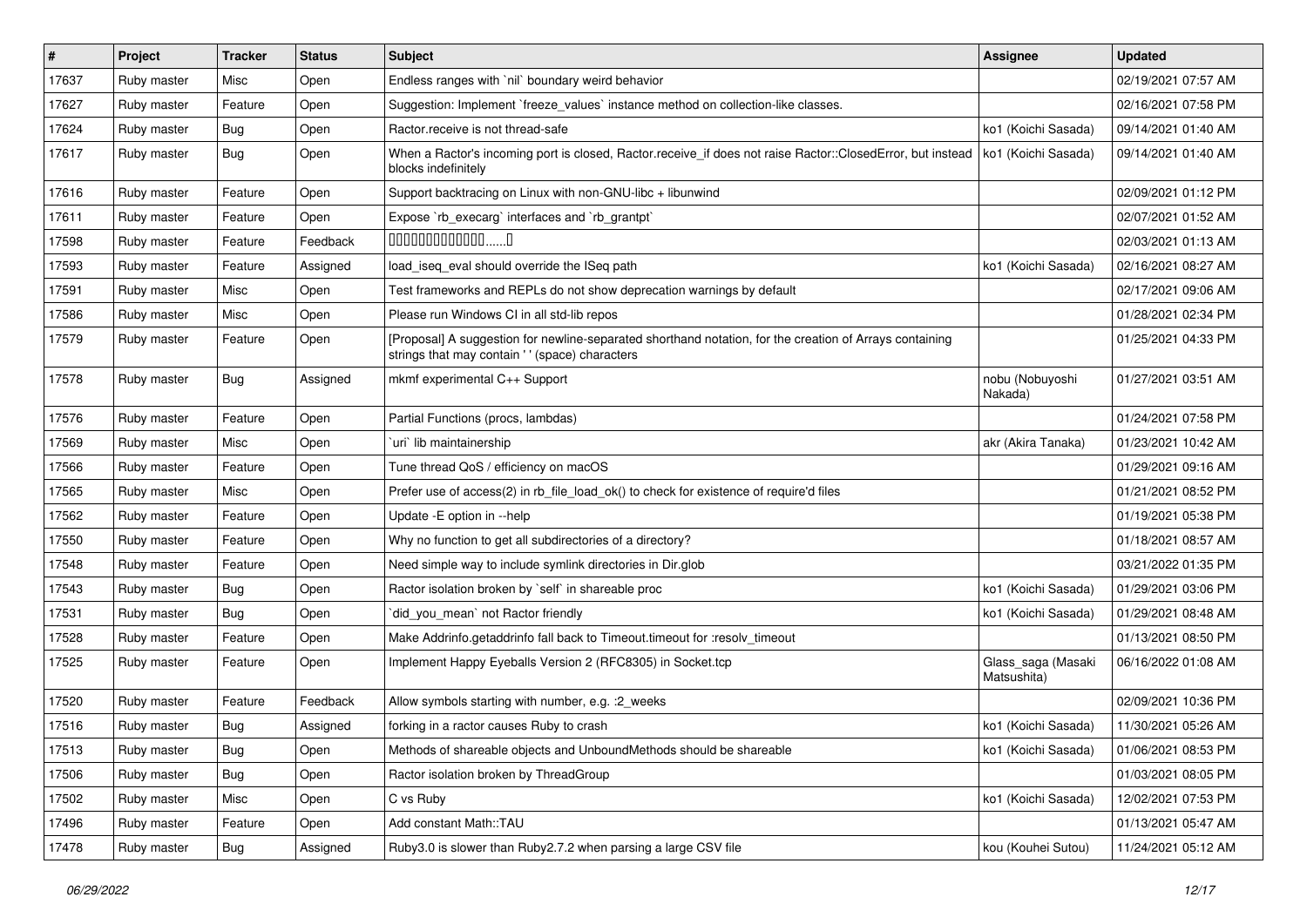| $\vert$ # | Project     | <b>Tracker</b> | <b>Status</b> | Subject                                                                           | <b>Assignee</b>              | <b>Updated</b>      |
|-----------|-------------|----------------|---------------|-----------------------------------------------------------------------------------|------------------------------|---------------------|
| 17474     | Ruby master | Feature        | Open          | Interpreting constants at compile time                                            |                              | 01/07/2021 04:40 PM |
| 17473     | Ruby master | Feature        | Open          | Make Pathname to embedded class of Ruby                                           | akr (Akira Tanaka)           | 01/07/2022 09:25 AM |
| 17472     | Ruby master | Feature        | Open          | HashWithIndifferentAccess like Hash extension                                     |                              | 06/16/2022 01:08 AM |
| 17471     | Ruby master | Feature        | Open          | send_if method for improved conditional chaining                                  |                              | 12/29/2020 03:23 PM |
| 17468     | Ruby master | Feature        | Open          | Deprecate RUBY_DEVEL                                                              |                              | 06/16/2022 01:08 AM |
| 17422     | Ruby master | Misc           | Open          | 3.0 documentation problems tracking ticket                                        |                              | 12/24/2020 12:51 PM |
| 17420     | Ruby master | Bug            | Open          | Unsafe mutation of \$" when doing non-RubyGems require in Ractor                  | ko1 (Koichi Sasada)          | 01/07/2021 01:23 PM |
| 17416     | Ruby master | Feature        | Open          | Improve performance Kernel#itself                                                 |                              | 12/21/2020 01:14 PM |
| 17414     | Ruby master | Feature        | Open          | Ractor should allow access to shareable attributes for Modules/Classes            | ko1 (Koichi Sasada)          | 12/21/2020 03:56 PM |
| 17406     | Ruby master | Feature        | Open          | Add `NoMatchingPatternError#depth`                                                |                              | 12/19/2020 03:18 PM |
| 17404     | Ruby master | Feature        | Open          | Ractor `move:` API to allow shareability check                                    | ko1 (Koichi Sasada)          | 12/18/2020 09:17 PM |
| 17400     | Ruby master | Bug            | Open          | Incorrect character downcase for Greek Sigma                                      | duerst (Martin Dürst)        | 12/17/2020 06:56 AM |
| 17399     | Ruby master | Misc           | Open          | Are endless methods experimental?                                                 |                              | 12/22/2020 07:05 PM |
| 17393     | Ruby master | Feature        | Open          | 'Ractor::Moved#inspect'                                                           | ko1 (Koichi Sasada)          | 12/21/2020 05:47 PM |
| 17390     | Ruby master | Misc           | Open          | Class and method-level docs for Ractor                                            |                              | 12/13/2020 06:33 PM |
| 17384     | Ruby master | Feature        | Feedback      | shorthand of Hash#merge                                                           |                              | 12/10/2020 06:14 AM |
| 17383     | Ruby master | <b>Bug</b>     | Open          | 3.0 recursion memory speed issues                                                 |                              | 12/09/2020 05:41 PM |
| 17376     | Ruby master | Misc           | Assigned      | Reduce number of GitHub Actions                                                   | shyouhei (Shyouhei<br>Urabe) | 12/10/2020 11:50 AM |
| 17375     | Ruby master | Feature        | Open          | Add scheduler callbacks for transferring fibers                                   |                              | 12/07/2020 11:31 PM |
| 17373     | Ruby master | <b>Bug</b>     | Open          | Ruby 3.0 is slower at Discourse bench than Ruby 2.7                               |                              | 01/04/2021 06:47 AM |
| 17363     | Ruby master | Feature        | Assigned      | <b>Timeouts</b>                                                                   | ko1 (Koichi Sasada)          | 05/14/2022 09:06 AM |
| 17359     | Ruby master | <b>Bug</b>     | Open          | Ractor copy mode is not Ractor-safe                                               | ko1 (Koichi Sasada)          | 12/02/2020 05:42 PM |
| 17357     | Ruby master | Feature        | Open          | Queue#pop` should have a block form for closed queues                             |                              | 01/12/2021 07:32 AM |
| 17356     | Ruby master | Feature        | Open          | Alignment of memory allocated through Fiddle struct's malloc                      |                              | 12/02/2020 11:06 AM |
| 17355     | Ruby master | Feature        | Assigned      | Using same set of names in or-patterns (pattern matching with $Foo(x)   Bar(x)$ ) | ktsj (Kazuki<br>Tsujimoto)   | 09/13/2021 09:11 AM |
| 17354     | Ruby master | <b>Bug</b>     | Open          | Module#const_source_location is misleading for constants awaiting autoload        |                              | 03/26/2021 05:56 PM |
| 17353     | Ruby master | Feature        | Open          | Functional chaining operator                                                      |                              | 11/30/2020 03:29 AM |
| 17342     | Ruby master | Feature        | Feedback      | Hash#fetch_set                                                                    |                              | 12/17/2020 05:28 AM |
| 17339     | Ruby master | Feature        | Assigned      | Semantic grouping with BigDecimal#to_s                                            | mrkn (Kenta Murata)          | 12/20/2021 12:39 PM |
| 17337     | Ruby master | <b>Bug</b>     | Open          | Don't embed Ruby build-time configuration in Ruby                                 |                              | 12/21/2020 04:17 PM |
| 17333     | Ruby master | Feature        | Open          | Enumerable#many?                                                                  |                              | 12/11/2020 03:38 AM |
| 17330     | Ruby master | Feature        | Open          | Object#non                                                                        |                              | 01/25/2021 03:54 PM |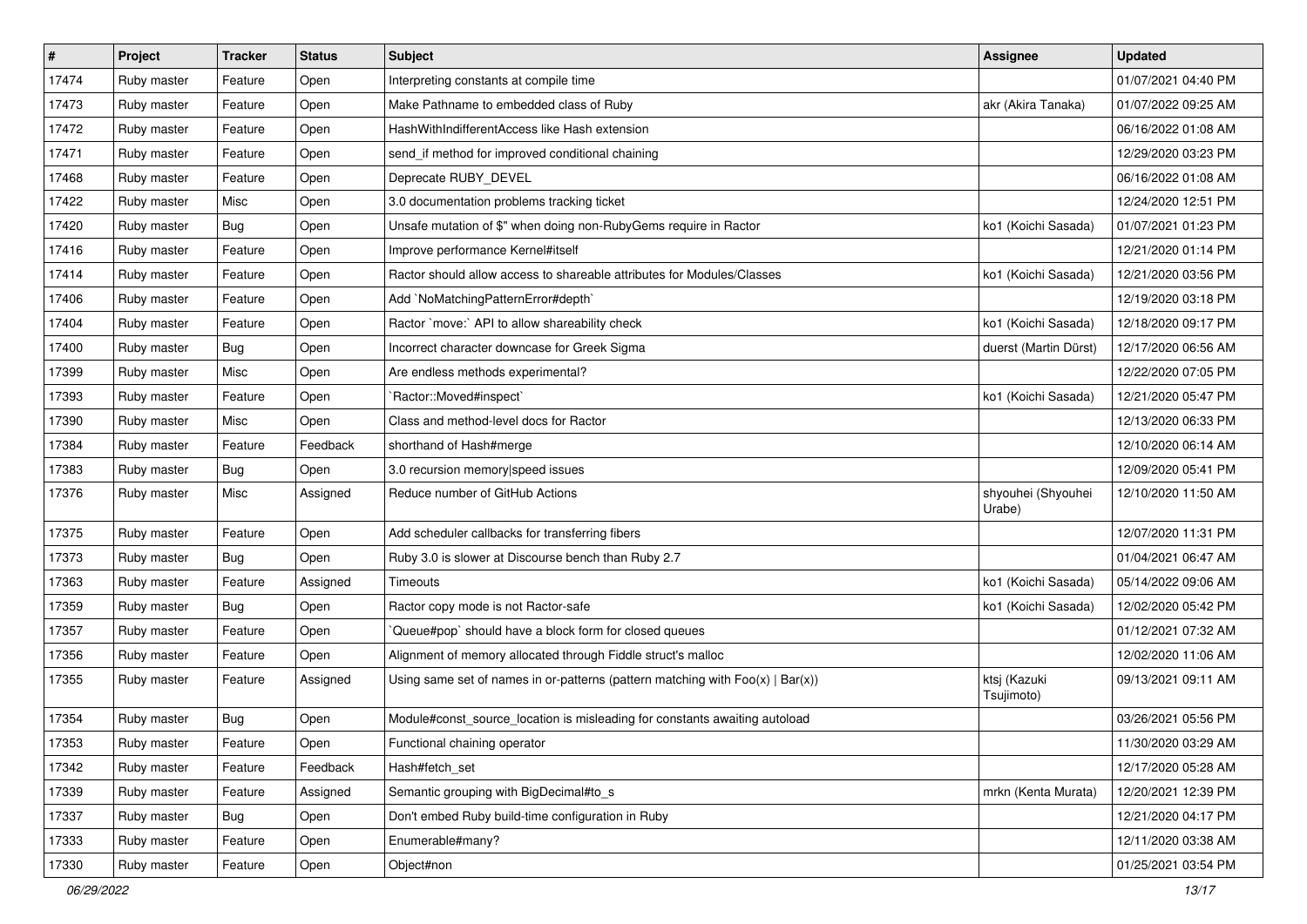| $\pmb{\#}$ | Project     | <b>Tracker</b> | <b>Status</b> | <b>Subject</b>                                                                                | <b>Assignee</b>              | <b>Updated</b>      |
|------------|-------------|----------------|---------------|-----------------------------------------------------------------------------------------------|------------------------------|---------------------|
| 17326      | Ruby master | Feature        | Open          | Add Kernel#must! to the standard library                                                      |                              | 06/22/2022 04:10 PM |
| 17325      | Ruby master | Feature        | Open          | Adds Fiber#cancel, which forces a Fiber to break/return                                       |                              | 11/19/2020 12:34 AM |
| 17316      | Ruby master | Feature        | Open          | On memoization                                                                                |                              | 05/13/2022 11:32 AM |
| 17315      | Ruby master | Feature        | Open          | Hash #transform                                                                               |                              | 11/13/2020 08:38 PM |
| 17311      | Ruby master | Feature        | Open          | Improve performance Array#deconstruct & Array#to_ary                                          |                              | 11/08/2020 07:12 AM |
| 17309      | Ruby master | Misc           | Open          | URI.escape being deprecated, yet there is no replacement                                      |                              | 11/11/2020 12:52 AM |
| 17298      | Ruby master | Feature        | Open          | Ractor's basket communication APIs                                                            |                              | 11/13/2020 04:16 PM |
| 17297      | Ruby master | Feature        | Assigned      | Feature: Introduce Pathname.mktmpdir                                                          | akr (Akira Tanaka)           | 08/30/2021 06:51 AM |
| 17296      | Ruby master | Feature        | Assigned      | Feature: Pathname#chmod use FileUtils.chmod instead of File                                   | akr (Akira Tanaka)           | 08/30/2021 06:51 AM |
| 17295      | Ruby master | Feature        | Assigned      | Feature: Create a directory and file with Pathname#touch                                      | akr (Akira Tanaka)           | 09/28/2021 01:20 AM |
| 17294      | Ruby master | Feature        | Assigned      | Feature: Allow method chaining with Pathname#mkpath Pathname#rmtree                           | akr (Akira Tanaka)           | 08/30/2021 06:52 AM |
| 17291      | Ruby master | Feature        | Assigned      | Optimize send call                                                                            | matz (Yukihiro<br>Matsumoto) | 01/12/2021 05:47 AM |
| 17290      | Ruby master | Feature        | Open          | Syntax sugar for boolean keyword argument                                                     |                              | 10/29/2020 04:51 AM |
| 17289      | Ruby master | <b>Bug</b>     | Assigned      | Time#strftime occurs Segmentation Fault on ruby-2.7.2p137                                     | shyouhei (Shyouhei<br>Urabe) | 11/05/2020 07:57 AM |
| 17288      | Ruby master | Feature        | Open          | Optimize _send_ call with a literal method name                                               | matz (Yukihiro<br>Matsumoto) | 10/30/2020 12:17 AM |
| 17286      | Ruby master | Feature        | Open          | Ractor.new' should accept 'move: true'                                                        |                              | 11/08/2020 03:01 AM |
| 17285      | Ruby master | Feature        | Open          | Less strict `Ractor.select`                                                                   |                              | 10/26/2020 03:15 AM |
| 17279      | Ruby master | Feature        | Open          | Allow a negative step in Range#step with a block                                              | matz (Yukihiro<br>Matsumoto) | 10/22/2020 02:23 AM |
| 17278      | Ruby master | Feature        | Feedback      | On-demand sharing of constants for Ractor                                                     |                              | 02/01/2021 04:24 PM |
| 17265      | Ruby master | Feature        | Feedback      | Add `Bool` module                                                                             | matz (Yukihiro<br>Matsumoto) | 10/26/2020 09:44 AM |
| 17263      | Ruby master | Bug            | Open          | Fiber context switch degrades with number of fibers, limit on number of fibers                |                              | 01/31/2022 02:47 PM |
| 17258      | Ruby master | Feature        | Open          | Oneshot Branch Coverage                                                                       |                              | 10/09/2020 08:26 PM |
| 17210      | Ruby master | Feature        | Open          | More readable and useful `Set#inspect`                                                        | knu (Akinori MUSHA)          | 05/19/2021 10:12 PM |
| 17208      | Ruby master | Feature        | Open          | Add `Set#compact` and `Set#compact!` methods                                                  |                              | 11/05/2020 10:44 AM |
| 17206      | Ruby master | Feature        | Open          | Introduce new Regexp option to avoid global MatchData allocations                             |                              | 10/28/2020 10:43 PM |
| 17199      | Ruby master | Misc           | Open          | id outputed by inspect and to s output does not allow to find actual object_id and vice-versa |                              | 10/20/2020 09:35 PM |
| 17196      | Ruby master | Bug            | Assigned      | Segmentation Fault with Socket#close in Ractors                                               | ko1 (Koichi Sasada)          | 03/20/2022 01:52 PM |
| 17184      | Ruby master | Feature        | Open          | No stdlib function to perform simple string replacement                                       | matz (Yukihiro<br>Matsumoto) | 02/23/2021 09:27 PM |
| 17180      | Ruby master | <b>Bug</b>     | Open          | Ractor and constant referencing                                                               |                              | 09/20/2020 05:43 PM |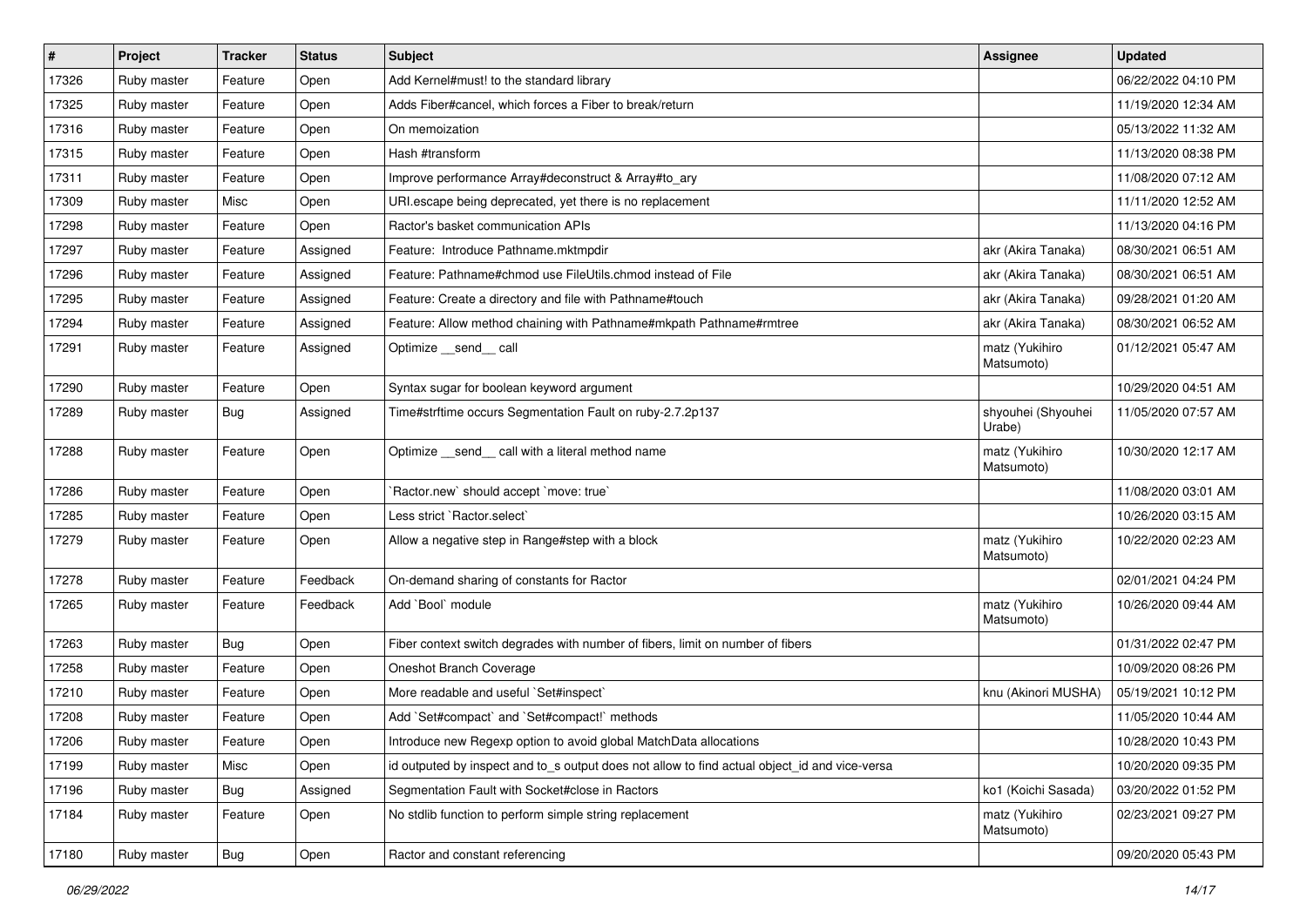| $\vert$ # | Project     | <b>Tracker</b> | <b>Status</b> | <b>Subject</b>                                                                                        | <b>Assignee</b>     | <b>Updated</b>      |
|-----------|-------------|----------------|---------------|-------------------------------------------------------------------------------------------------------|---------------------|---------------------|
| 17174     | Ruby master | Misc           | Open          | Error relocating, symbol not found" error when compiling a native extension on Alpine with Ruby >=2.4 |                     | 10/06/2020 11:19 AM |
| 17173     | Ruby master | Feature        | Open          | open-uri I ciphers IIIIIII                                                                            | akr (Akira Tanaka)  | 09/25/2020 09:17 AM |
| 17170     | Ruby master | Feature        | Feedback      | Numeric.zero, Numeric.one                                                                             |                     | 09/16/2020 01:36 AM |
| 17166     | Ruby master | Feature        | Open          | net/http not supporting unix domain sockets                                                           |                     | 09/12/2020 02:51 PM |
| 17165     | Ruby master | Feature        | Open          | Add 'filter' and 'flatten' keywords to 'Enumerable#map'                                               |                     | 09/13/2020 09:41 AM |
| 17163     | Ruby master | Feature        | Open          | Rename `begin`                                                                                        |                     | 09/09/2020 03:04 AM |
| 17159     | Ruby master | Bug            | Open          | extend 'define_method' for Ractor                                                                     |                     | 10/29/2020 04:06 PM |
| 17156     | Ruby master | Feature        | Open          | Refinements per directory tree                                                                        |                     | 12/07/2020 05:19 AM |
| 17155     | Ruby master | Feature        | Open          | Add a Diggable mixin                                                                                  |                     | 09/05/2020 02:08 PM |
| 17154     | Ruby master | Misc           | Open          | Update Pathname Documentation to Clarify Expected Behavior                                            | akr (Akira Tanaka)  | 09/05/2020 01:18 PM |
| 17151     | Ruby master | Feature        | Open          | Support multiple builtin ruby code for implimatation in Ruby & C                                      |                     | 09/05/2020 01:41 AM |
| 17148     | Ruby master | Feature        | Open          | stdbuf(1) support                                                                                     |                     | 09/07/2020 04:12 AM |
| 17147     | Ruby master | Feature        | Feedback      | New method to get frozen strings from String objects                                                  |                     | 09/07/2020 01:41 AM |
| 17146     | Ruby master | Bug            | Open          | Queue operations are allowed after it is frozen                                                       |                     | 10/20/2021 08:32 PM |
| 17143     | Ruby master | Feature        | Open          | Improve support for warning categories                                                                |                     | 11/20/2020 01:05 PM |
| 17142     | Ruby master | Bug            | Open          | Ruby fails to build in AIX                                                                            |                     | 03/20/2021 07:08 AM |
| 17140     | Ruby master | Feature        | Open          | Merge Enumerable#grep(_v) with Enumerable#select/reject                                               |                     | 02/10/2021 07:56 AM |
| 17137     | Ruby master | Misc           | Open          | Cooperation on maintaining official docker ruby images                                                |                     | 09/02/2020 05:03 PM |
| 17134     | Ruby master | Feature        | Open          | Add resolv_timeout to TCPSocket                                                                       |                     | 12/10/2020 09:09 AM |
| 17132     | Ruby master | Bug            | Feedback      | vcs.rb doesn't detect git submodules as vcs                                                           |                     | 08/31/2020 11:31 AM |
| 17127     | Ruby master | Feature        | Open          | Some TrueClass methods are faster if implemented in Ruby                                              |                     | 11/05/2020 07:11 AM |
| 17121     | Ruby master | Feature        | Open          | Remove ENV#index                                                                                      |                     | 08/13/2020 09:58 AM |
| 17115     | Ruby master | Feature        | Open          | Optimize String#casecmp? for ASCII strings                                                            |                     | 08/15/2020 03:48 AM |
| 17111     | Ruby master | Feature        | Assigned      | Improve performance of Net::HTTPHeader#set_form by 40%                                                | naruse (Yui NARUSE) | 08/10/2020 05:36 AM |
| 17099     | Ruby master | Feature        | Open          | Remove boolean argument and warning from Module#attr                                                  |                     | 12/18/2020 04:15 AM |
| 17097     | Ruby master | Feature        | Open          | `map_min`, `map_max`                                                                                  |                     | 01/13/2021 01:24 AM |
| 17056     | Ruby master | Feature        | Open          | Array#index: Allow specifying the position to start search as in String#index                         |                     | 09/25/2020 01:41 PM |
| 17053     | Ruby master | Misc           | Open          | RDoc for Hash Keys                                                                                    |                     | 07/28/2020 01:21 AM |
| 17047     | Ruby master | Feature        | Open          | Support parameters for MAIL FROM and RCPT TO                                                          |                     | 12/06/2021 08:16 PM |
| 17040     | Ruby master | Feature        | Open          | cleanup include/ruby/backward*                                                                        |                     | 08/26/2020 07:07 AM |
| 17037     | Ruby master | <b>Bug</b>     | Open          | rounding of Rational#to_f                                                                             |                     | 08/26/2020 03:54 AM |
| 17036     | Ruby master | Feature        | Open          | Regexp deconstruction keys to allow pattern matching                                                  |                     | 07/19/2020 02:45 PM |
| 17016     | Ruby master | Feature        | Open          | Enumerable#accumulate                                                                                 |                     | 04/27/2021 03:14 PM |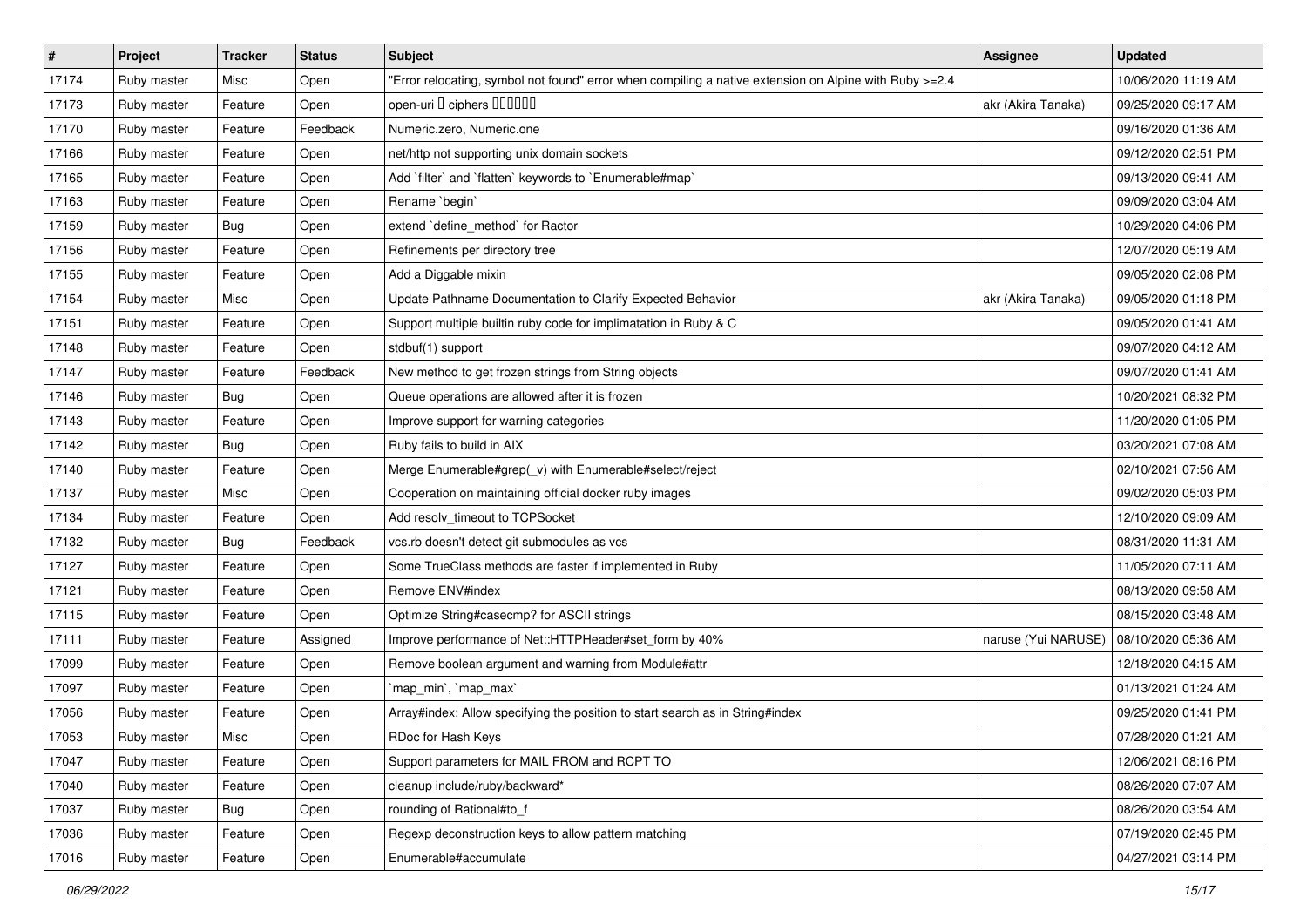| $\sharp$ | Project     | <b>Tracker</b> | <b>Status</b> | Subject                                                                                       | <b>Assignee</b>              | <b>Updated</b>      |
|----------|-------------|----------------|---------------|-----------------------------------------------------------------------------------------------|------------------------------|---------------------|
| 17008    | Ruby master | Bug            | Feedback      | JIT enabled on Windows can cause constant conhost pop-ups                                     | k0kubun (Takashi<br>Kokubun) | 07/03/2020 08:29 PM |
| 17006    | Ruby master | Feature        | Open          | Let `Kernel#Hash` take a block to provide the default value                                   |                              | 07/04/2020 07:51 AM |
| 17004    | Ruby master | Feature        | Open          | Provide a way for methods to omit their return value                                          |                              | 07/20/2020 05:44 AM |
| 17001    | Ruby master | Feature        | Open          | [Feature] Dir.scan to yield dirent for efficient and composable recursive directory scaning   |                              | 06/30/2020 07:57 PM |
| 16997    | Ruby master | Bug            | Open          | IO#gets converts some \r\n to \n with universal newline: false                                |                              | 08/26/2020 05:20 PM |
| 16995    | Ruby master | Feature        | Open          | Sets: <=> should be specialized                                                               |                              | 06/26/2020 08:43 PM |
| 16994    | Ruby master | Feature        | Feedback      | Sets: shorthand for frozen sets of symbols / strings                                          |                              | 09/25/2020 08:15 PM |
| 16993    | Ruby master | Feature        | Open          | Sets: from hash keys using Hash#key_set                                                       |                              | 06/27/2020 05:44 AM |
| 16992    | Ruby master | Feature        | Open          | Sets: officially ordered                                                                      | matz (Yukihiro<br>Matsumoto) | 09/03/2020 02:08 PM |
| 16991    | Ruby master | Feature        | Open          | Sets: add Set#join                                                                            |                              | 06/26/2020 08:29 PM |
| 16990    | Ruby master | Feature        | Open          | Sets: operators compatibility with Array                                                      |                              | 02/22/2021 11:37 PM |
| 16989    | Ruby master | Feature        | Open          | Sets: need $\Psi$ <sup>[]</sup>                                                               | knu (Akinori MUSHA)          | 02/18/2022 02:57 AM |
| 16987    | Ruby master | Feature        | Open          | Enumerator::Lazy vs Array methods                                                             |                              | 07/15/2020 04:56 PM |
| 16986    | Ruby master | Feature        | Open          | Anonymous Struct literal                                                                      | matz (Yukihiro<br>Matsumoto) | 01/15/2022 04:57 PM |
| 16985    | Ruby master | Feature        | Open          | Improve `pp` for `Hash` and `String`                                                          | akr (Akira Tanaka)           | 06/26/2020 09:51 AM |
| 16978    | Ruby master | Feature        | Open          | Ruby should not use realpath for FILE                                                         | nobu (Nobuyoshi<br>Nakada)   | 04/01/2022 11:30 AM |
| 16971    | Ruby master | Feature        | Open          | weak_ref&.some_method should behave like object&.some_method                                  |                              | 06/19/2020 03:17 PM |
| 16968    | Ruby master | Feature        | Open          | Remove `\$IGNORECASE` from English.rb                                                         |                              | 06/18/2020 04:34 AM |
| 16963    | Ruby master | Feature        | Assigned      | Remove English.rb from Ruby 2.8/3.0                                                           | hsbt (Hiroshi<br>SHIBATA)    | 06/19/2020 09:48 AM |
| 16962    | Ruby master | Feature        | Feedback      | Make IO.for_fd autoclose option default to false                                              |                              | 06/17/2021 06:54 AM |
| 16960    | Ruby master | Feature        | Open          | Feedback regarding => in 'As' Pattern Matching                                                |                              | 06/13/2020 12:32 AM |
| 16959    | Ruby master | Bug            | Open          | Weakmap has specs and third-party usage despite being a private API                           |                              | 06/13/2020 08:54 PM |
| 16953    | Ruby master | Bug            | Feedback      | Windows bash bin files removed in master                                                      |                              | 10/15/2021 01:57 AM |
| 16952    | Ruby master | Feature        | Open          | Kernel.exec gives an incorrect error message when passed a script with a non-existing shebang |                              | 06/11/2020 08:40 PM |
| 16951    | Ruby master | Bug            | Assigned      | Consistently referer dependencies                                                             | hsbt (Hiroshi<br>SHIBATA)    | 06/17/2021 06:15 AM |
| 16946    | Ruby master | Feature        | Open          | Add an `intersperse` method                                                                   |                              | 06/11/2020 01:47 AM |
| 16937    | Ruby master | Feature        | Assigned      | Add DNS over HTTP to Resolv                                                                   | akr (Akira Tanaka)           | 12/10/2020 09:15 AM |
| 16929    | Ruby master | Feature        | Open          | Add GC.start(compact: true)                                                                   |                              | 06/01/2020 03:42 PM |
| 16928    | Ruby master | Feature        | Open          | Array#include_all? & Array#include_any?                                                       |                              | 06/01/2020 09:27 PM |